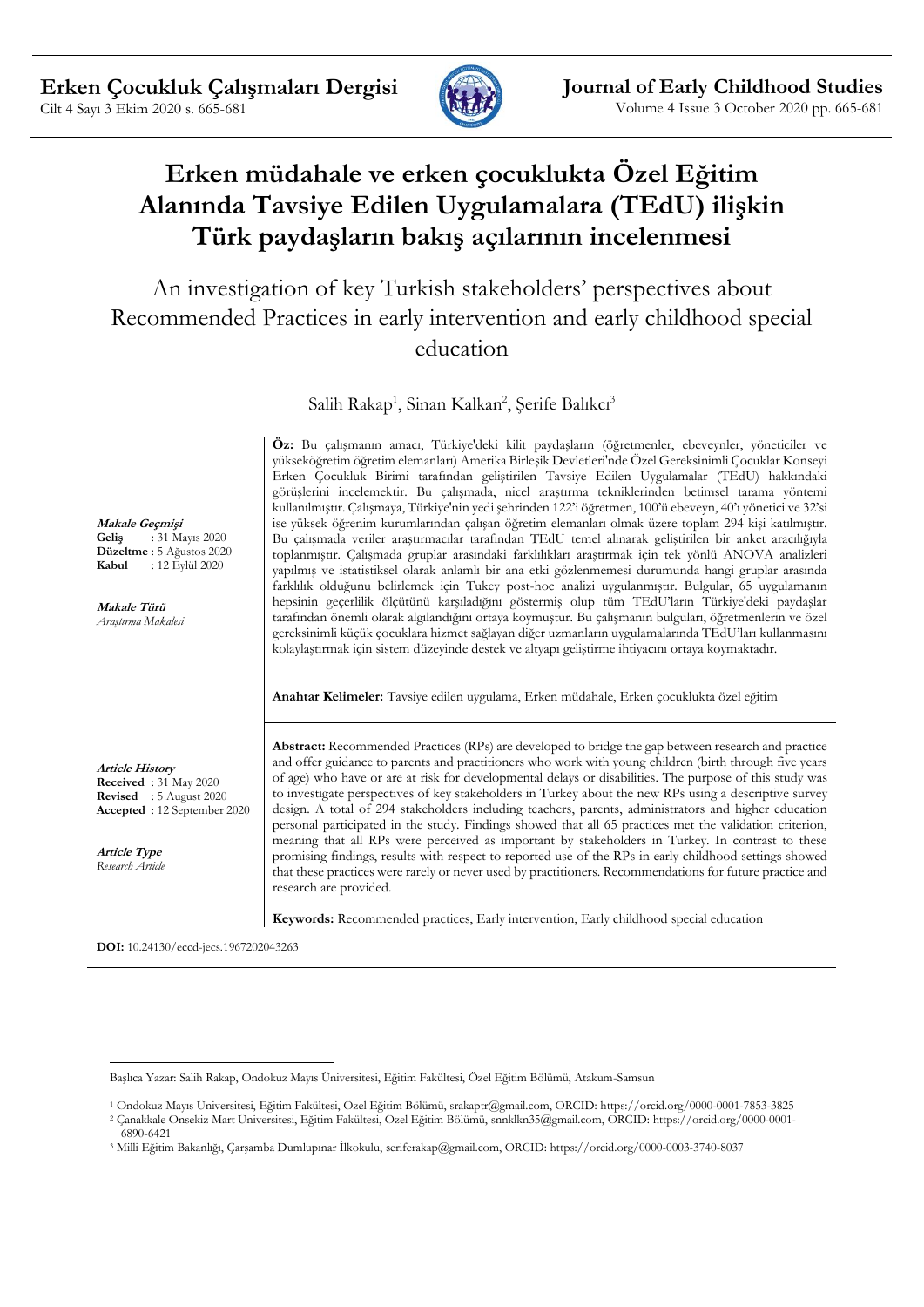### **SUMMARY**

### **Introduction**

Initially developed between 1991-1993 to provide guidance to relatively new early intervention/early childhood special education field (EI/ECSE; McLean, Swett, & Trivette, 2014; Odom, McLean, Johnson, & LaMontagen, 1995; Rapport, McWilliam, Smith, 2004), Division for Early Childhood Recommended Practices (DEC RP) have been among the major efforts aiming to bridge the gap between research and practice in EI/ECSE by identifying practices that have been found to result in improved outcomes for young children with delays and disabilities, their families, and professionals who work with them (DEC, 2014; Odom & McLean, 1996). Since the initial set of practices published in 1993 (i.e., 415 practices under 14 strands), the DEC RPs have been updated and revised several times and the latest version of the Recommended Practices is published in 2014. The effort to update and revise DEC RPs resulted in 66 practices under 8 topic areas including Leadership, Assessment, Environment, Family, Instruction, Interaction, Teaming and Collaboration, and Transition.

The purpose of this study was to investigate opinions of key stakeholders (i.e., teachers, parents, administrators, and higher education personal) in Turkey about the new set of PRs developed in the United States. This study will provide useful information for the relatively new field of EI/ECSE in Turkey as services for young children who have or at-risk for developmental delays and disabilities are currently being developed. In addition, the present study will be the first study to evaluate the RPs in an international context.

### **Method**

A descriptive survey design was used in the present study. Study sample included four groups of stakeholders: teachers and parents of children with disabilities, school administrators, and higher education personal. A total of 294 stakeholders across four groups participated in the study. A questionnaire was developed using the RPs and distributed to potential participants. Participants were given the survey package including a consent form, the questionnaire, a demographic information form, and an instruction letter explaining how to complete and return the survey package if willing to participate in the study. Respondents were given two weeks to complete the survey package and return it to the researchers.

For each RP on the questionnaire, frequency and percentage of response categories selected by participants were calculated. Mean ratings were calculated for each stakeholder group by eight topic areas to determine whether differences in ratings existed across groups. One-way ANOVA analyses were conducted to investigate differences across groups and Tukey post-hoc analyses were computed to determine the exact location differences when a statistically significant main effect was observed.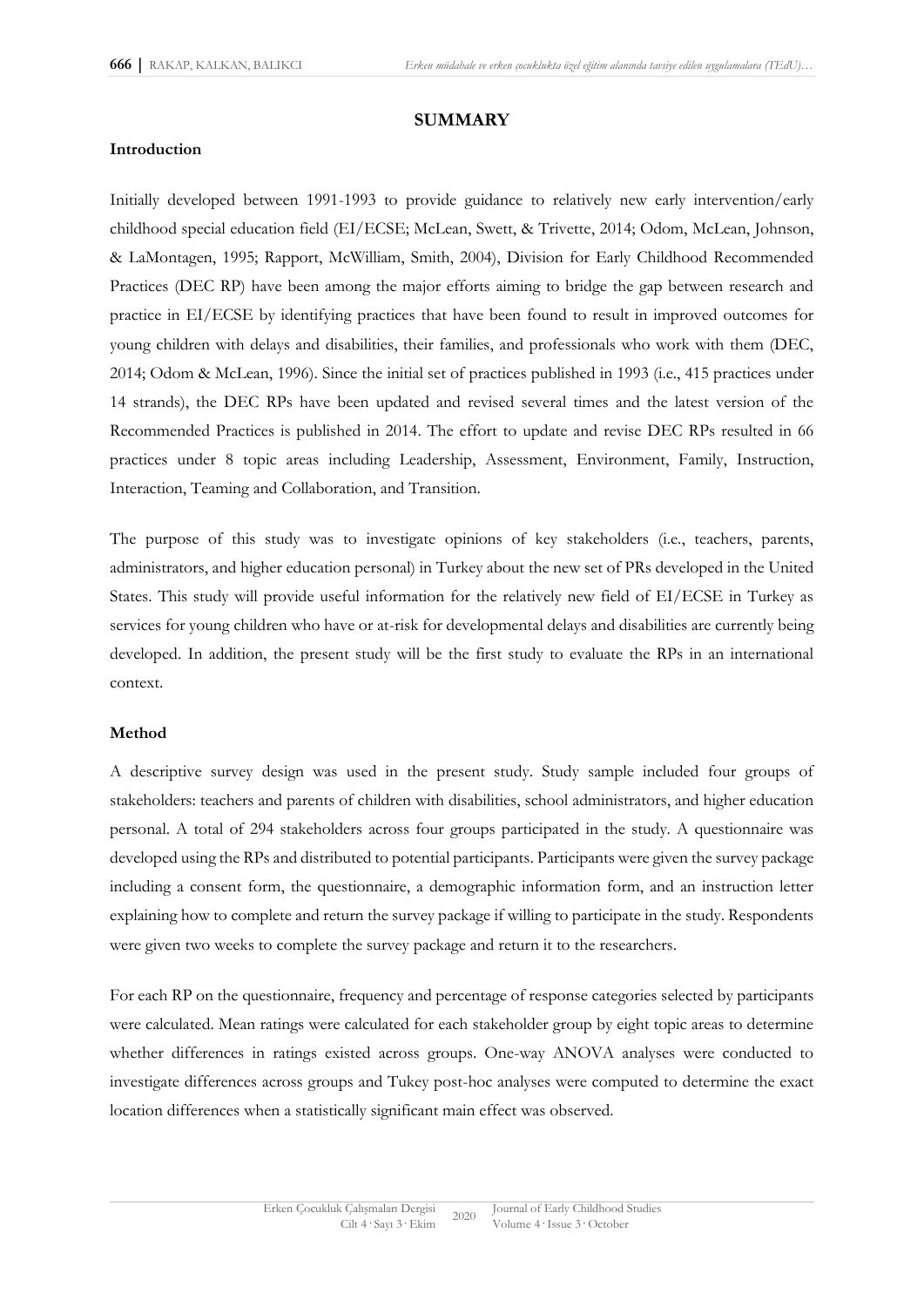#### **Results**

As in McLean et al. (2002), a practice was considered a recommended practice when more than 50% of participants selected *agree* or *strongly agree* option for an item as a response to "Should this be a recommended practice?" question. All 65 practices included in the questionnaire met this criterion. Moreover, for every practice, 83% or more of the participants selected either *agree* or *strongly agree*. Among the 8 topic areas, practices associated with Instruction had the highest endorsement from participants while practice associated with Leadership had the lowest endorsement.

With respect to current use of RPs in the field, ratings of *frequently* ranged between 1% (Leadership, Environment, Family, Teaming and Collaboration, and Transition) and 8% (Instruction). Ratings of *sometimes* ranged between 6% (Transitions) and 21% (Assessment). Ratings of *rarely* ranged between 31% (Transition) and 55% (Interaction). Ratings of *never* ranged between 19% (Interaction) and 53% (Transition). Missing data ranged between 1% (Assessment and Instruction) and 12% (Leadership).

#### **Discussion**

Findings showed that all 65 practices met the validation criterion (i.e., more than 50% of participants selecting *agree* or *strongly agree* option for a practice), meaning that all RPs were perceived as important by stakeholders in Turkey. In contrast to these promising findings, results with respect to reported use the RPs in early childhood settings showed that RPs were rarely or never used by early childhood practitioners.

Comparison among the stakeholder groups revealed that although statistically significant group differences were observed in only three topic areas (Leadership, Environment, and Family) for the first research question (i.e., Should this be a RP?), higher education professionals or administrators had a higher mean score in all topic areas than teachers and parents. This finding is consistent with the findings of McLean et al. (2002) who also reported higher mean scores for higher education professionals or administrators in all strands when compared to other stakeholder groups. Mean scores of stakeholder groups significantly differed in two topic areas for the second question (i.e., To what extent do you see this RP in practice?): Assessment and Family.

Overall, findings of the present study suggested that although majority of stakeholders agree that the RPs should be recommended practices for EI/ECSE field in Turkey, teachers use these practices infrequently while working with young children with disabilities and their families. These two findings together suggest the need for developing systems level support and infrastructure to facilitate teachers and other EI/ECSE service providers' use RPs in their practice.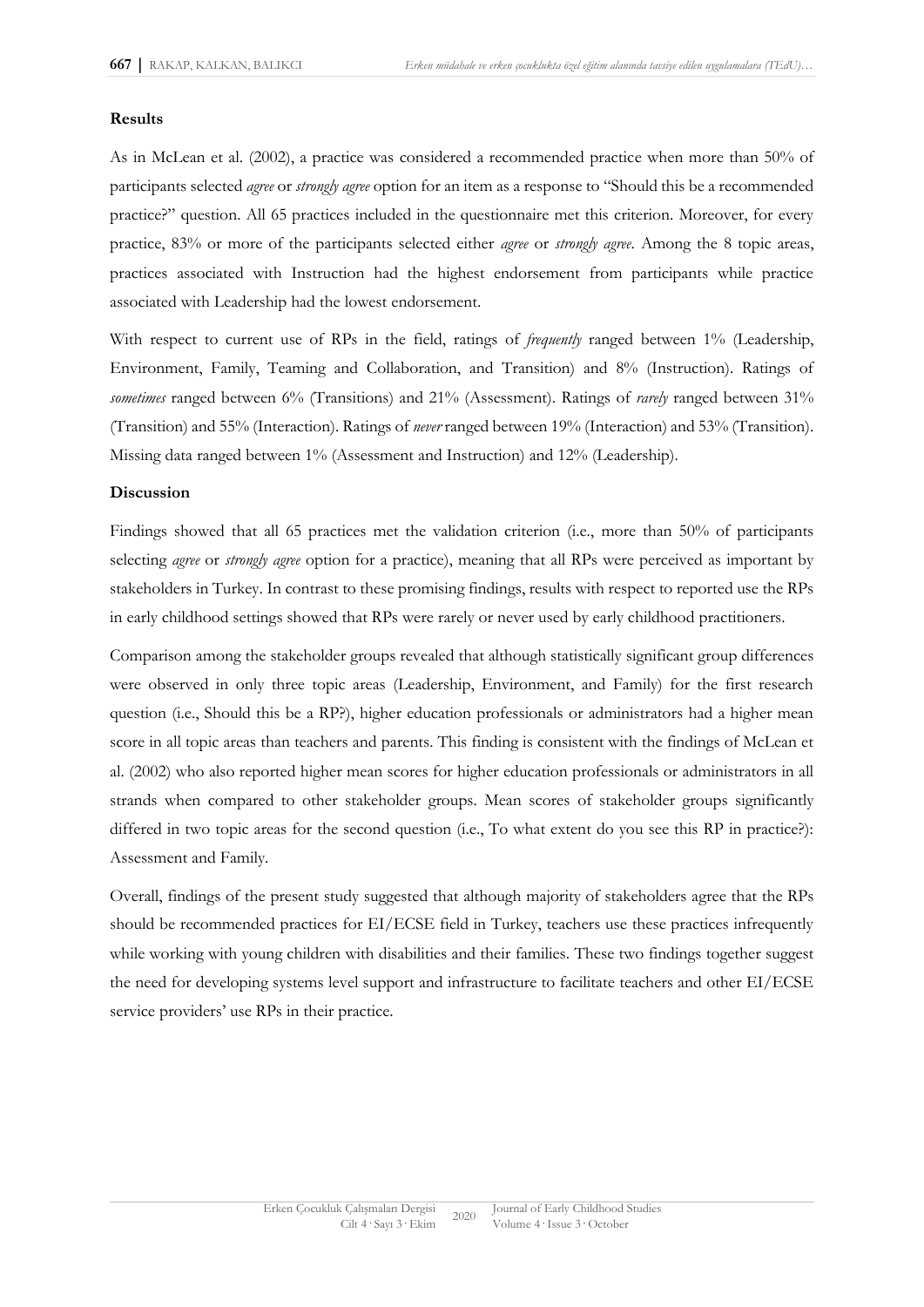# **GİRİŞ**

İlk olarak, 1991-1993 yılları arasında, nispeten yeni olan Erken Müdahale (EM)/Erken Çocuklukta Özel Eğitim (EÇÖzE) alanına rehberlik etmesi amacıyla Özel Gereksinimli Çocuklar Konseyi (CEC) Erken Çocukluk Birimi (DEC; Division for Early Childhood) tarafından geliştirilen Tavsiye Edilen Uygulamalar (TEdU; Recommended Practices McLean, Swett ve Trivette, 2014; Odom, McLean, Johnson ve LaMontagen, 1995; Rapport, McWilliam, Smith, 2004), gelişimsel gerilik gösteren ve yetersizlikten etkilenmiş çocuklar, aileleri ve onlarla çalışan uzmanlara yol gösteren temel kaynaklardan biri haline gelmiştir. Erken Çocukluk Birimi, özel gereksinimli çocuklar ve aileleri için yararlı olduğu ve olumlu sonuçlara yol açtığı tespit edilen uygulamaları belirleyerek ve bu uygulamaların kullanımının yaygınlaştırılmasını destekleyerek EM/EÇÖzE'de araştırma ve uygulama arasındaki boşluğu kapatmayı amaçlamaktadır (DEC, 2014; Odom ve McLean, 1996).

TEdU'lar, 14 ana başlık altında 415 uygulama olarak ilk yayınlandıkları 1993 yılından bu yana birkaç kez güncellenmiş ve revize edilmiştir. Bu bağlamda, ilk büyük revizyon, daha titiz ve sistematik bir süreç kullanılarak TEdU'ları güncellemek amacıyla 1998 yılında gerçekleştirilmiştir (Rapport vd., 2004). Özel Eğitim Programları Ofisi'nden (OSEP; Office of Special Education Programs) sağlanan federal hibe desteği ile Erken Çocukluk Birimi Tavsiye Edilen Uygulamalar ekibi alanyazının gözden geçirilmesi için titiz bir süreç geliştirmiş ve alanyazındaki veri tabanlarını kapsamlı bir şekilde incelemiştir (McLean vd., 2014; Rapport vd., 2004). İnceleme süreci boyunca, 48 dergide 1000'den fazla makale, tanımlanan kodlama kriterleri ve eğitimli kodlayıcılar kullanılarak gözden geçirilmiş ve kodlanmıştır. Ayrıca araştırmacılar, uygulayıcılar, aileler ve yöneticiler de dahil olmak üzere farklı paydaşlarla odak grup görüşmeleri yapılmıştır. Alanyazın incelemeleri ve odak grup görüşmeleri yoluyla toplanan bilgiler daha sonra yeni Tavsiye Edilen Uygulamalar listesini oluşturmak için sentezlenmiş, senkronize edilmiş ve bu yeni uygulamalar, uygulayıcılar, aileler, yöneticiler, yükseköğretim öğretim elemanları da dahil olmak üzere 388 paydaş tarafından değerlendirilmiştir (McLean vd., 2014; McLean, Snyder, Smith ve Sandall, 2002). Erken Çocukluk Birimi tarafından yürütülen bu çabalar yedi ana başlık (Değerlendirme, Çocuk-Odaklı Müdahaleler, Aile-Temelli Uygulamalar, Disiplinlerarası Modeller, Teknoloji, Politika ve Sistem Değişimi, Personel Hazırlama) altında 240 Tavsiye Edilen Uygulama ile sonuçlanmıştır (DEC, 2000; 2005). Tavsiye edilen 240 uygulamadan 154'ü (%64) deneysel çalışma, mesleki bilgi ve fikir birliğine, 86'sı (%36) ise mesleki bilgi ve fikir birliğine dayalı olarak geliştirilmiştir (McLean vd., 2014).

Tavsiye Edilen Uygulamaları güncellemek amacıyla yürütülen ikinci büyük çaba 2011-2014 yılları arasında gerçekleşmiştir. Erken Çocukluk Birimi Yönetim Kurulu 2011 yılında, TEdU'ların revize edilmesine olan ihtiyacı tespit etmek ve revize edilecekse hangi yöntemlerin kullanılması gerektiğini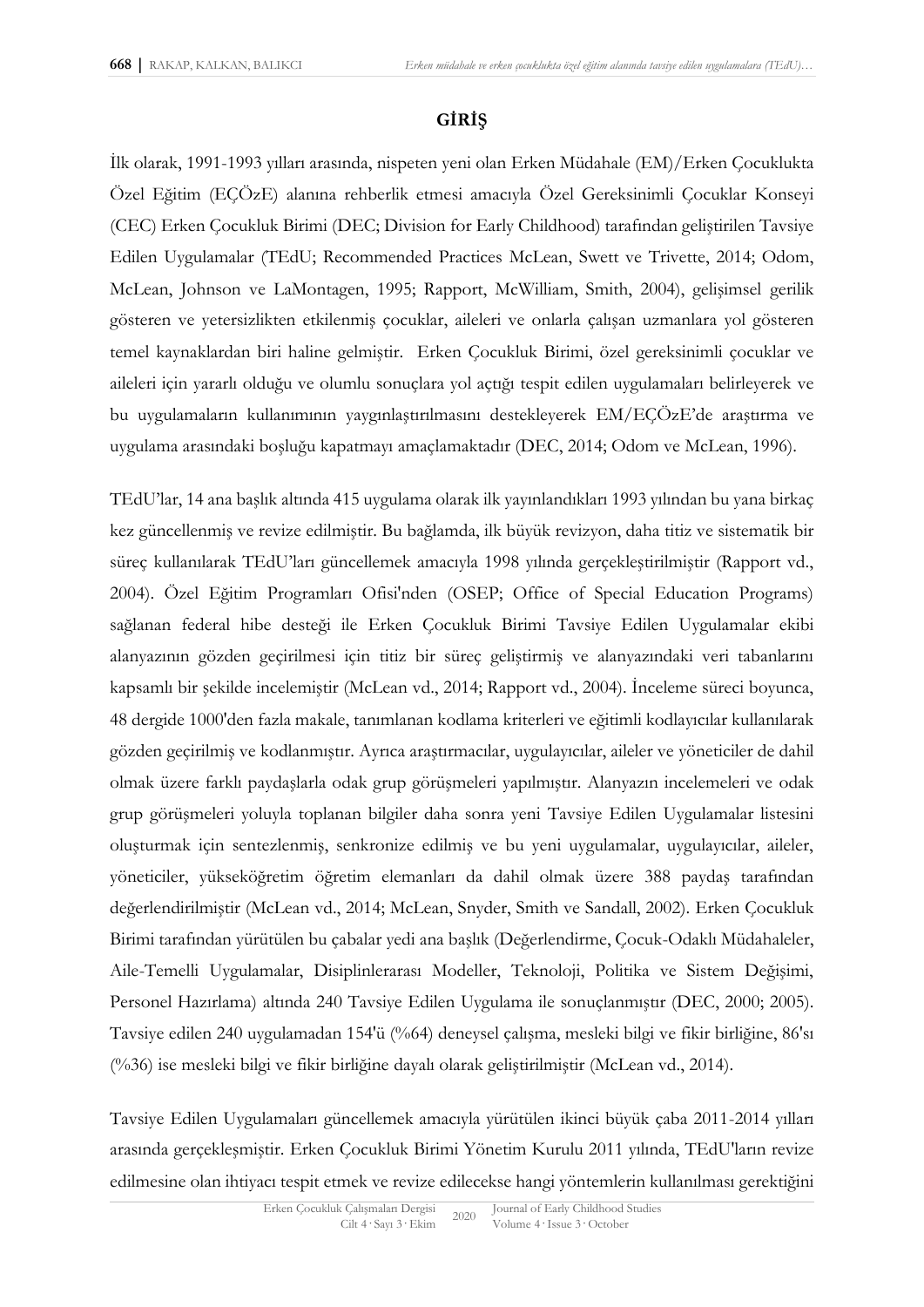belirlemek amacıyla bir çalışma grubu oluşturmuştur. Çalışma grubunun çalışmaları ve sahadan gelen anketler yoluyla elde edilen verilere dayanarak, Erken Çocukluk Birimi Yönetim Kurulu, Erken Çocukluk Teknik Yardım Merkezi (Early Childhood Technical Assistance) ile işbirliği yaparak ve Özel Eğitim Programları Ofisi'nin desteği ile TEdU'ları güncellemeye karar vermiştir. Bu amaçla, Erken Çocukluk Birimi Tavsiye Edilen Uygulamalar Komisyonu 2013 yılının ilk yarısında *Liderlik, Değerlendirme, Çevre, Aile, Öğretim, Etkileşim, Ekip ve İşbirliği* ve *Geçiş* dahil olmak üzere sekiz ana başlık altında uygulamaları gözden geçirmek ve güncellemek için ayrı çalışma grupları oluşturmuştur (McLean vd., 2014). Erken Çocukluk Birimi'nin TEdU'ları güncelleme ve gözden geçirme çabası sekiz ana başlık altında 66 uygulama ile sonuçlanmıştır. Bu yeni TEdU'lar belirli bir yetersizliğe özgü olmayıp alandaki bilgi, deneyim ve araştırmalar temel alınarak gözlemlenebilir nitelikte geliştirilmiştir. TEdU'lar oldukça kapsamlı ve ana başlıkta belirtilen konuyu temsil edecek derinliktedir. TEdU'lar, tipik gelişim gösteren çocukların devam ettikleri erken çocukluk ortamları için geliştirilen uygulamalar veya standartlar temel alınarak geliştirilmiş, doğal ve kapsayıcı ortamlar da dahil olmak üzere tüm erken çocukluk ortamlarında uygulanabilir niteliktedir (DEC, 2014). Her bir ana başlık altında yer alan tavsiye edilen uygulamalara birer örnek Şekil 1'de sunulmuştur.

#### **Liderlik**

**L1.** Liderler, uygulamacıların aidiyet hissettikleri ve kurum misyon ve hedeflerini benimsedikleri bir çalışma kültürü ve ortam yaratırlar.

#### **Değerlendirme**

**D1.** Uygulamacılar, aileler ile işbirliği yaparak onların değerlendirme süreçleri ile ilgili tercihlerini belirlerler. **Çevre**

**Ç1.** Uygulamacılar, özel eğitim hizmetlerini, çocukların öğrenme deneyimlerine erişimini ve katılımını

teşvik etmek amacıyla günlük rutinler ve etkinlikler sırasında yani doğal ve kapsayıcı ortamlarda sunarlar. **Aile**

**A1.** Uygulamacılar, kültürel, dilsel ve sosyoekonomik çeşitliliğe duyarlı etkileşimler yoluyla aile ile güvene ve saygıya dayalı ortaklıklar kurarlar.

#### **Öğretim**

**Ö1.** Uygulamacılar, çocuğu aktif öğrenmeye dahil etmek amacıyla aile ile birlikte çalışarak, çocuğun güçlü yönlerini, tercihlerini ve ilgi alanlarını belirlerler.

#### **Etkileşim**

**E1.** Uygulamacılar, çocuğun sosyal-duygusal gelişimini, onun duygu ile ilgili ifadelerini gözlemleyerek, yorumlayarak ve zamanında karşılık vererek desteklerler.

#### **Ekip ve İşbirliği**

**İ1.** Farklı disiplinlerden uygulamacılar ve aileler ekip halinde çalışarak her çocuğun ve ailenin benzersiz ihtiyaçlarını karşılamak için destek hizmetlerini planlar ve uygularlar.

#### **Geçiş**

**G1.** Çocuğun ayrıldığı ve geçiş yaptığı kurumlardaki uygulamacılar, geçiş öncesi, sırası ve sonrasında, çocuğun başarılı bir şekilde uyum sağlamasını ve olumlu kazanımlar elde etmesini destekleyecek uygulamalar hakkında bilgi alışverişi yaparlar.

Şekil 1. Tavsiye Edilen Uygulama Örnekleri

Bu çalışmanın amacı, Türkiye'deki kilit paydaşların (öğretmenler, ebeveynler, yöneticiler ve yükseköğretim öğretim elemanları) Amerika Birleşik Devletleri'nde Erken Çocukluk Birimi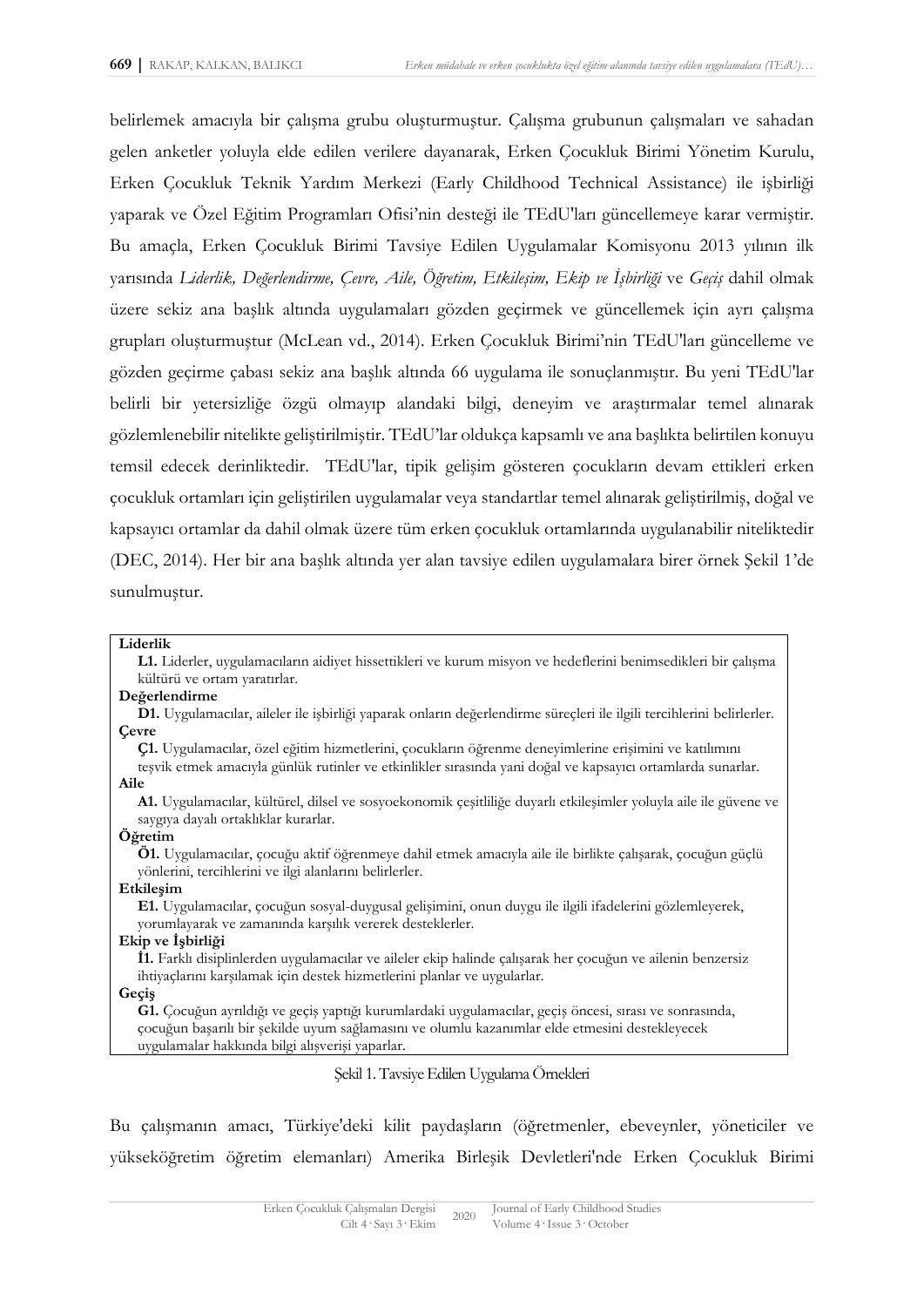tarafından geliştirilen yeni Tavsiye Edilen Uygulamalar hakkındaki görüşlerini incelemektir. Yetersizlikten etkilenmiş küçük çocuklara ve ailelerine EM/EÇÖzE hizmetleri sunmanın önemi 1980'li yıllardan beri Türk hükümetleri ve mevzuatları tarafından kabul edilmiş olmasına rağmen, 2000 yılında yayımlanan Özel Eğitim Hizmetleri Yönetmeliği, doğrudan EM/EÇÖzE hizmetleri için rehber niteliğinde olan ilk yasal belgedir (Diken vd., 2016). Bu yasal düzenlemelere rağmen Türkiye'de özellikle 0-3 yaş grubundakiler olmak üzere erken çocukluk dönemindeki özel gereksinimli çocuklara ve ailelerine sunulan hizmetler oldukça sınırlı düzeydedir (Rakap, 2017). Dahası, ülkemizde EM/EÇÖzE hizmetleri bağlamında kullanılabilecek etkili uygulamaların belirlenmesine ve kullanımının özendirilmesine yönelik kapsamlı bir çalışma bulunmamaktadır. Bu kültürler arası geçerlilik çalışması, Türkiye'de yeni gelişmekte/yaygınlaşmakta olan EM/EÇÖzE alanı için oldukça kullanışlı ve yararlı bilgiler sunacaktır (Rakap ve Rakap, 2015). Buna ek olarak bu çalışma, Tavsiye Edilen Uygulamaların geçerliliğinin uluslararası bağlamda değerlendirildiği ilk çalışma olması nedeniyle Erken Çocukluk Teknik Yardım Merkezi ile işbirliği içinde Tavsiye Edilen Uygulamaların uygulanmasını ve yaygın kullanımını artırmayı amaçlayan Erken Çocukluk Birimi için de değerli bilgiler sağlayacaktır.

Bu çalışma, 1998 yılında gözden geçirilen ve 2000 yılında yayınlanan Erken Çocukluk Birimi TEdU'larını değerlendirmek amacıyla McLean vd. (2002) tarafından yürütülen sosyal geçerlik çalışmasının sistematik bir tekrarıdır. Bu çalışmada iki araştırma sorusu ele alınmıştır: (a) Türkiye'deki kilit EM/EÇÖzE paydaşlarının (öğretmenler, ebeveynler, yöneticiler ve yükseköğretim meslek elemanları), Erken Çocukluk Birimi tarafından belirlenen uygulamaların Türkiye'deki EM/EÇÖzE alanı için tavsiye edilen uygulama olarak kabul edilmesi konusundaki görüşleri nelerdir? (b) Türkiye'deki kilit EM/EÇÖzE paydaşları, Erken Çocukluk Birimi tarafından belirlenen uygulamaların bildikleri/çalıştıkları programlarda ne ölçüde kullanıldığını rapor etmektedirler?

# **YÖNTEM**

# **Araştırma Modeli**

Türkiye'deki kilit paydaşların (öğretmenler, ebeveynler, yöneticiler ve yükseköğretim meslek elemanları) Amerika Birleşik Devletleri'nde Erken Çocukluk Birimi tarafından geliştirilen yeni Tavsiye Edilen Uygulamalar hakkındaki görüşlerini incelemeyi amaçlayan bu çalışmada, nicel araştırma tekniklerinden betimsel tarama yöntemi kullanılmıştır (Büyüköztürk vd., 2019).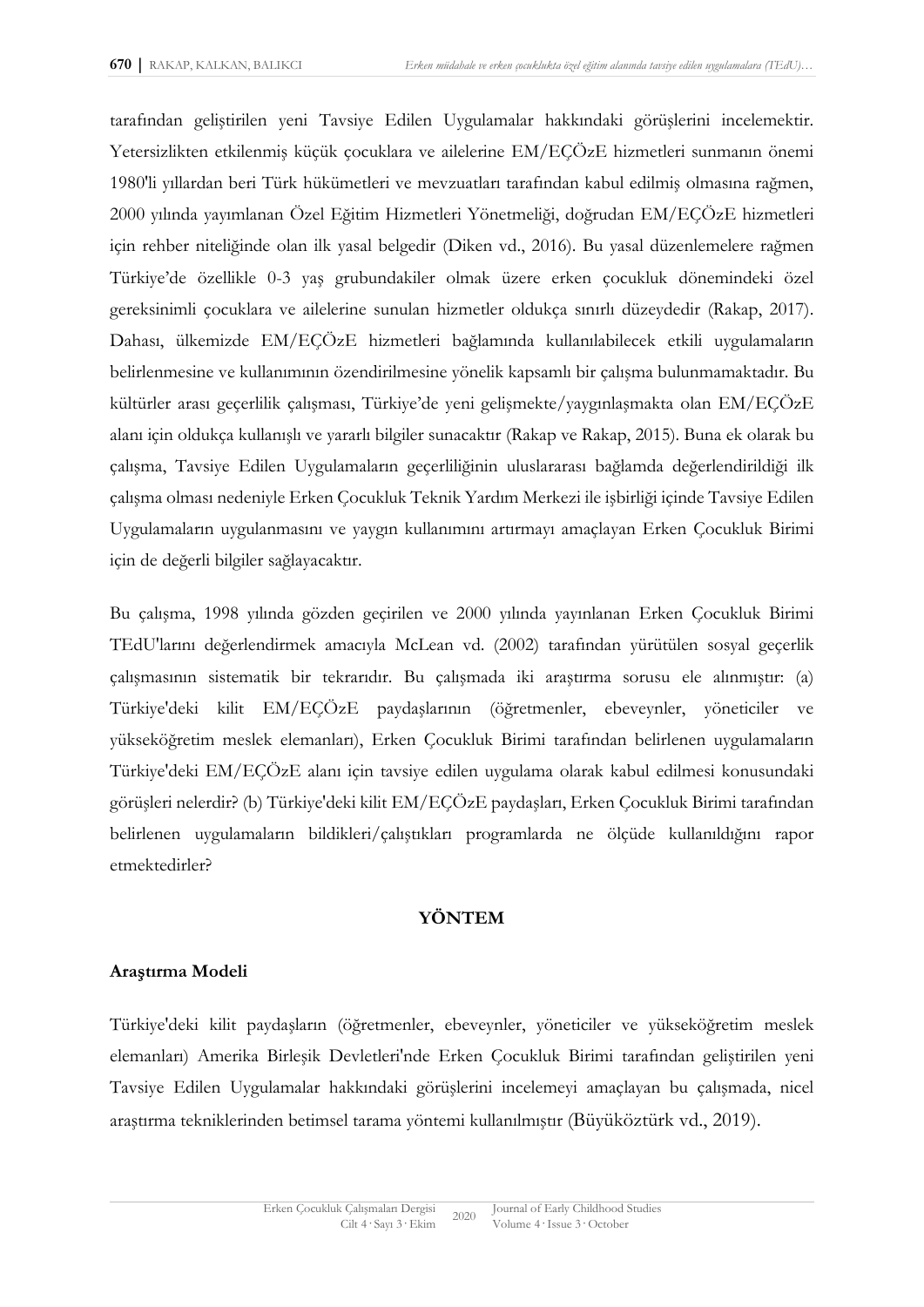### **Katılımcılar**

Bu çalışmaya, yetersizlikten etkilenmiş çocukların öğretmenleri, ebeveynleri, yükseköğretim kurumlarının özel eğitim öğretmenliği, okulöncesi öğretmenliği ve çocuk gelişimi programlarında görev yapan öğretim elemanları ile özel eğitim ve okulöncesi eğitim kurumu yöneticileri olmak üzere dört paydaş grubu dahil edilmiştir. Çalışma, Türkiye'deki yedi şehirde 500 öğretmen, 250 ebeveyn ile 250 yönetici ve öğretim elemanına toplam 1000 anket formu dağıtarak gerçekleştirilmiştir. Toplam 301 (%30) katılımcı belirtilen süre içerisinde anketi tamamlayarak araştırmacılara geri göndermişlerdir. Araştırmacılara teslim edilen 301 anketin yedisi eksik cevaplar olması nedeniyle örneklemden çıkarılmış ve veri analizleri toplam 294 anket kullanılarak gerçekleştirilmiştir. Çalışmaya katılan 294 kişinin 122'i öğretmen, 100'ü ebeveyn, 40'ı yönetici ve 32'si ise öğretim elemanıdır. Çalışmaya dahil olan 294 katılımcıdan 202'si kadın, 92'si ise erkektir. Katılımcıların yetersizlikten etkilenmiş küçük çocuklarla çalışma deneyimleri 1 ile 32 yıl arasında değişmekte olup ortalama 11,5 yıl olarak belirlenmiştir. Katılımcılara ilişkin ilgiler Tablo 1'de sunulmuştur.

| Tablo 1. Katılımcıların Karakteristik Özellikleri |
|---------------------------------------------------|
|                                                   |

| Ozellik                      | Oğretmen<br>$(n = 122)$ | Ebeveyn<br>$(n = 100)$ | Yönetici<br>$(n = 40)$ | Oğretim Elemanı<br>$(n = 32)$ |
|------------------------------|-------------------------|------------------------|------------------------|-------------------------------|
| Cinsivet (Kadın/Erkek)       | 70/52                   | 95/5                   | 25/15                  | 12/20                         |
| Yas (yil; ortalama/ranj)     | $38,5(22-49)$           | 34,6 (24-41)           | $42.7(36-52)$          | $44,2(31-54)$                 |
| Deneyim (yıl; ortalama/ranj) | $13,5(1-22)$            | $8,7(3-21)$            | $11,7(6-19)$           | $12,5(4-32)$                  |

# **Veri Toplama Aracı/Süreci**

Bu çalışmada veri toplama aracı olarak 65 TEdU (14 uygulamadan oluşan *Liderli*k konu alanında yer alan 11. uygulama Türk eğitim sistemi bağlamında uygun olmadığı için kullanılmamıştır; dolayısıyla ankette 66 madde yerine 65 madde yer almaktadır) temel alınarak geliştirilen bir anket kullanılmıştır. Ankette, TEdU'ların İngilizce versiyonlarına ek olarak katılımcılara kolaylık olması amacıyla üç aşamalı bir süreç takip edilerek geliştirilmiş Türkçe versiyonlarına da yer verilmiştir. Bu bağlamda, ilk olarak, İngilizce ve Türkçe dillerine hâkim, ABD ve Türkiye'deki EM/EÇÖzE hakkında bilgili iki kişi bağımsız olarak tüm TEdU'ları Türkçeye çevirmiş ve bu çeviriler karşılaştırılmıştır. Çevirilerde olan farklılıklar ve anlaşmazlıklar arabuluculuk ve tartışma yoluyla giderilmiştir. İkincisi, yukarıda belirtilen niteliklere sahip olan diğer bir uzman bağımsız olarak tüm TEdU'ları tekrar İngilizceye çevirmiş ve bu çeviri ile TEdU'ların orijinal versiyonu karşılaştırılmıştır. Çeviri ve orijinal versiyonlar arasındaki tutarsızlıklar belirlenerek Türkçe versiyonunda ek değişiklikler yapılmıştır. Daha sonra, bu çalışmaya katılan paydaşları temsil eden 20 kişiye (dört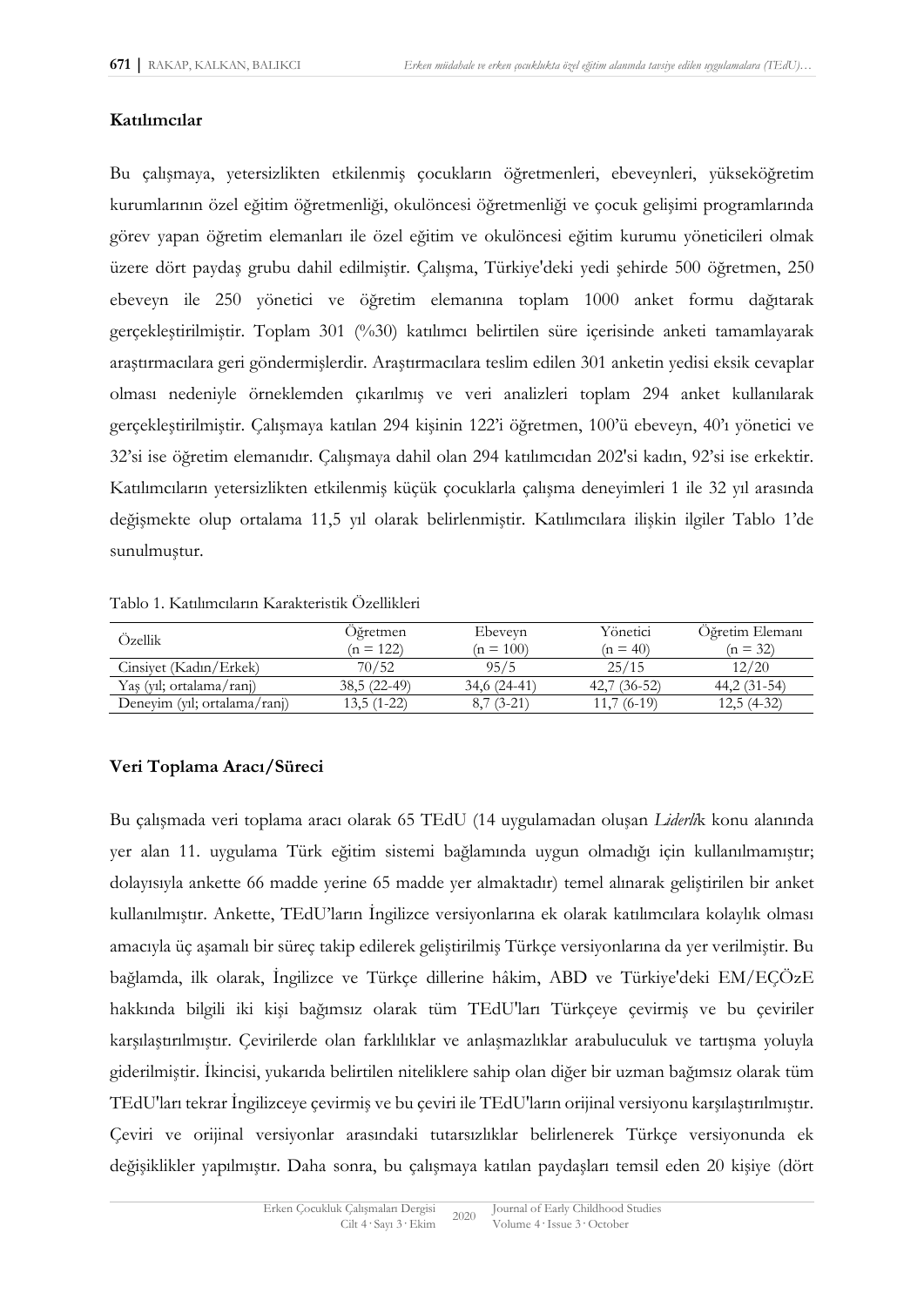paydaş grubunun her birinden 5'er kişi) 65 soruluk anket uygulanmıştır. Bu aşamada, katılımcılardan ankette yer alan maddelerin netliği ve anlaşılabilirliği hakkında bilgi toplamak amaçlanmıştır. Bu bağlamda, katılımcılardan ankette yer alan her bir TEdU'yu okumaları, bir TEdU'nun açık ve anlaşılır olması durumunda "evet", belirsiz ve anlaşılması güç olması durumunda ise "hayır" seçeneklerini işaretlemeleri istenmiştir. Katılımcılardan "hayır" seçeneğini seçmeleri halinde, ek olarak, TEdU'ları daha anlaşılır hale getirebilmek için görüşlerini kaydetmeleri talep edilmiştir. Bu aşamada elde edilen bilgiler, anketin revize edilmesi ve bu çalışmada kullanılan son halinin oluşturulması için kullanılmıştır. Son aşamadaki 20 katılımcının verileri bu çalışmadaki veri analizine dahil edilmemiştir. Ankete çalışmanın birinci yazarı ile iletişime geçilerek ulaşılabilir.

TEdU'ların son hali kullanılarak bir Sosyal Geçerlik Anketi tasarlanmış ve katılımcılardan tavsiye edilen her bir uygulamayı iki soruya göre puanlandırmalar istenmiştir: (1) Bu uygulama, Türkiye'deki EM/EÇÖzE alanı için tavsiye edilen bir uygulama olmalı mıdır? ve (2) Bu uygulama, bildiğiniz/çalıştığınız programlar/kurumlar tarafından ne ölçüde kullanılıyor? İlk soru için, (1) kesinlikle katılıyorum, (2) katılıyorum, (3) kesinlikle katılmıyorum, (4) katılmıyorum veya kararsızım derecelerine sahip 4'lü Likert tipi bir anket kullanılmıştır. Uygulamaların mevcut kullanımını değerlendirmek için ise (1) Asla, (2) Nadiren, (3) Bazen, (4) Sık veya Yanıt Yok derecelerinden oluşan 4'lü Likert tipi bir anket kullanılmıştır. Çalışma kapsamında her bir soru bağlamında toplanan veriler kullanılarak konu alanlarına ilişkin Cronbach Alfa İç Tutarlılık Katsayısı hesaplanmıştır. İlk soru kapsamında toplanan veriler bağlamında, konu alanlarına ilişkin iç tutarlılık katsayılarının .86 ile .94 arasında değiştiği belirlenmiştir. İkinci soru bağlamında ise iç tutarlılık katsayılarının .84 ile .93 arasında olduğu tespit edilmiştir.

Veri toplama sürecinde katılımcılara, bilgilendirilmiş/aydınlatılmış onam formu, anket, demografik bilgi formu ve çalışmaya katılmak isterlerse formların nasıl doldurulacağını ve teslim edileceğini açıklayan bir yönerge metni verilmiştir. Çalışmaya katılmak isteyen paydaşlara formları doldurmaları ve araştırmacılara posta yoluyla göndermeleri ya da elden teslim etmeleri için iki hafta süre verilmiştir. Çalışma kapsamında veri toplama işlemlerine geçilmeden önce birinci yazarın görev yaptığı kurumdaki Sosyal ve Beşerî Bilimler Araştırmaları Etik Kurulundan etik kurul izni alınmıştır.

# **Veri Analizi**

Anketteki her bir TEdU için katılımcılar tarafından seçilen cevap kategorilerinin sıklığı ve yüzdesi hesaplanmıştır. Gruplar arasında puanlandırma farklılıklarının olup olmadığını belirlemek amacıyla her bir paydaş grubu için sekiz ana başlık bağlamında ortalama puan hesaplaması yapılmıştır. Gruplar arasındaki farklılıkları araştırmak için tek yönlü ANOVA analizleri yapılmış ve istatistiksel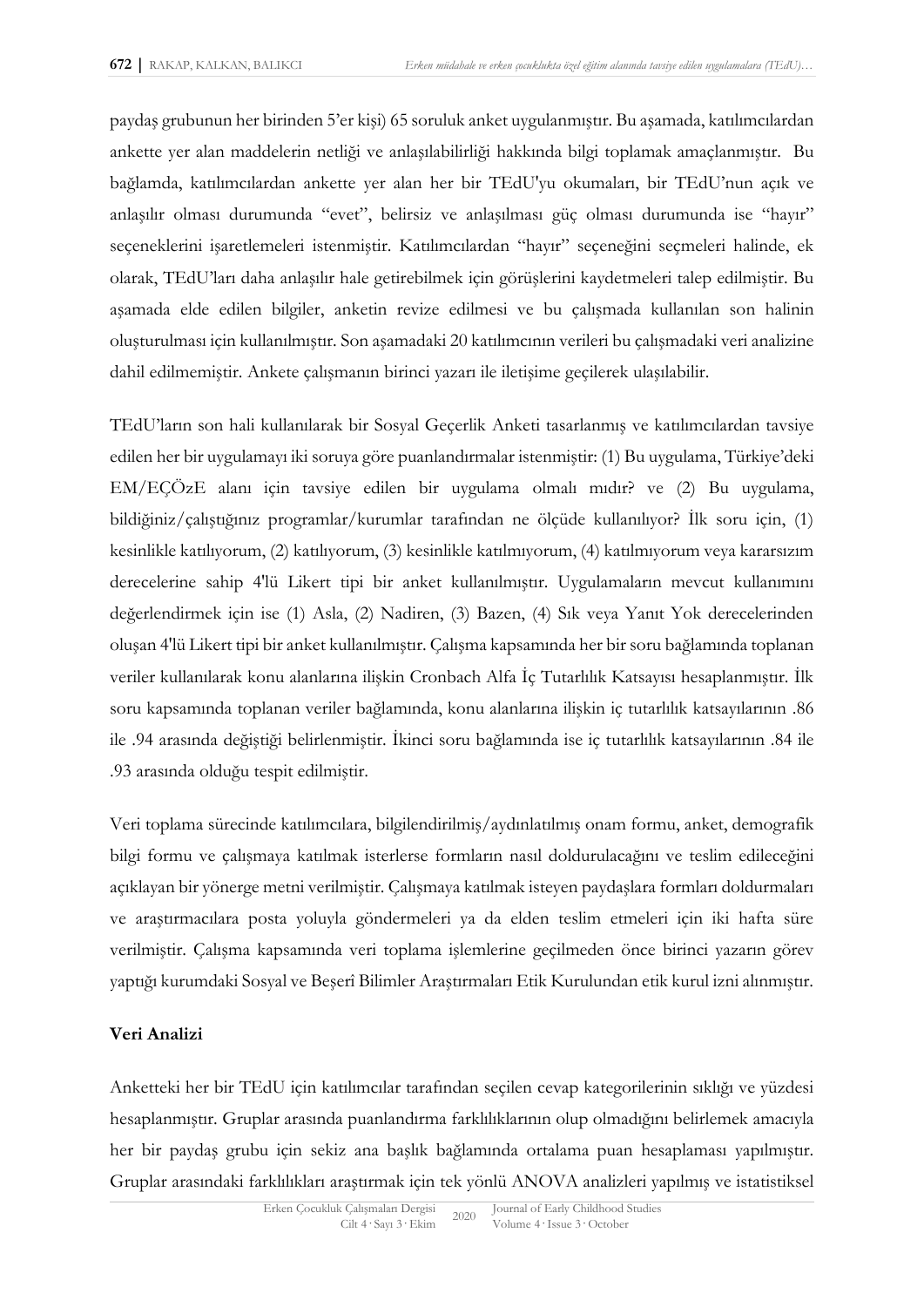olarak anlamlı bir ana etki gözlenmemesi durumunda hangi gruplar arasında farklılık olduğunu belirlemek için Tukey post-hoc analizi uygulanmıştır.

# **BULGULAR**

# **Tavsiye Edilen Uygulamaların Geçerliliği**

McLean vd. (2002) yaptığı çalışmada olduğu gibi, bir uygulama, katılımcıların %50'sinden fazlası "Bu uygulama, Türkiye'deki EM/EÇÖzE alanı için tavsiye edilen bir uygulama olmalı mıdır?" sorusunu "katılıyorum veya kesinlikle katılıyorum" şeklinde cevaplandırdıklarında tavsiye edilen uygulama olarak kabul edilmiştir. Ankete dahil edilen 65 uygulamanın tümü bu kriteri karşılamıştır. Ayrıca, her uygulama için katılımcıların %83'ü veya daha fazlası "katılıyorum" ya da "kesinlikle katılıyorum" seçeneğini işaretlemiştir. Ankette yer alan sekiz ana konu alanı arasında *Öğretim* ile ilgili uygulamalar katılımcılardan en yüksek puanı (%95 kesinlikle katılıyorum + katılıyorum) alırken, *Liderlik* ile ilişkili uygulamalar en düşük puanı (%83 katılıyorum + katılıyorum) almıştır. Söz konusu ana konu alanlarında, katılımcıların %3'ü (*Öğretim* ve *Geçiş*) ile %9'u (*Etkileşim* ve *Ekip ve İşbirliği*) "katılmıyorum" seçeneğini işaretlemiştir. Tüm konu alanlarında ise katılımcıların %1'i "kesinlikle katılmıyorum" seçeneğini işaretlemişlerdir. Konu alanlarına göre ilk soruya verilen cevapların yüzde ve sıklık düzeyleri Tablo 2'de gösterilmektedir.

| Konu Alanı                             | Kesinlikle<br>Katılıyorum | Katılıyorum | Katılmıyorum | Kesinlikle<br>Katılmıyorum | Kararsızım |
|----------------------------------------|---------------------------|-------------|--------------|----------------------------|------------|
| Liderlik                               | 29                        | 54          | 4            |                            | 12         |
| $(13$ uygulama*/3822 yanıt)            | (1108)                    | (2064)      | (153)        | (38)                       | (459)      |
| Değerlendirme                          | 76                        | 17          | כ.           |                            |            |
| $(11$ uygulama $/3234$ yanıt)          | (2458)                    | (550)       | (162)        | (32)                       | (32)       |
| Cevre                                  | 52                        | 37          | 6            |                            |            |
| $(6 \t{ uygulama} / 1764 \t{ yanti} )$ | (917)                     | (653)       | (105)        | (18)                       | (71)       |
| Aile                                   | 44                        | 41          | 8            |                            | 6          |
| (10 uygulama/2940 yanıt)               | (1294)                    | (1205)      | (235)        | (29)                       | (177)      |
| Oğretim                                | 81                        | 14          | 3            |                            |            |
| (13 uygulama/3822 yanıt)               | (3096)                    | (535)       | (115)        | (38)                       | (38)       |
| Etkileşim                              | 34                        | 51          | 9            |                            | 5          |
| (5 uygulama/1470 yanıt)                | (500)                     | (750)       | (132)        | (15)                       | (73)       |
| Ekip ve İşbirliği                      | 38                        | 48          | 9            |                            | 4          |
| (5 uygulama/1470 yanıt)                | (559)                     | 706)        | (132)        | (15)                       | (58)       |
| Geçiş                                  | 41                        | 46          | 3            |                            | 9          |
| (2 uygulama/588 yanıt)                 | (241)                     | (270)       | (18)         | (6)                        | (53)       |

Tablo 2. Soru 1 için Seçilen Yanıt Kategorilerinin Yüzdesi (Sıklığı): "Bu Uygulama, Türkiye'deki EM/EÇÖzE Alanı İçin Tavsiye Edilen Bir Uygulama Olmalı Mıdır?"

*Not.* EM = Erken Müdahale; EÇÖzE = Erken Çocuklukta Özel Eğitim.

\* Liderlik konu alanında 14 uygulama bulunmaktadır; ancak bu konu alanı altında yer alan 11. uygulama Türk eğitim sistemi bağlamında uygulanabilir olmadığı için ankete dahil edilmemiştir (Uygulama 11: Liderler, DEC, CEC ve diğer ulusal mesleki standartlarla uyumlu, eyalet mesleki yeterlilikleri geliştirmek veya revize etmek için yüksek öğrenim kurumları, eyalet lisanslama ve sertifika kuruluşları, uygulayıcılar, profesyonel dernekler ve diğer paydaşlarla işbirliği yaparlar).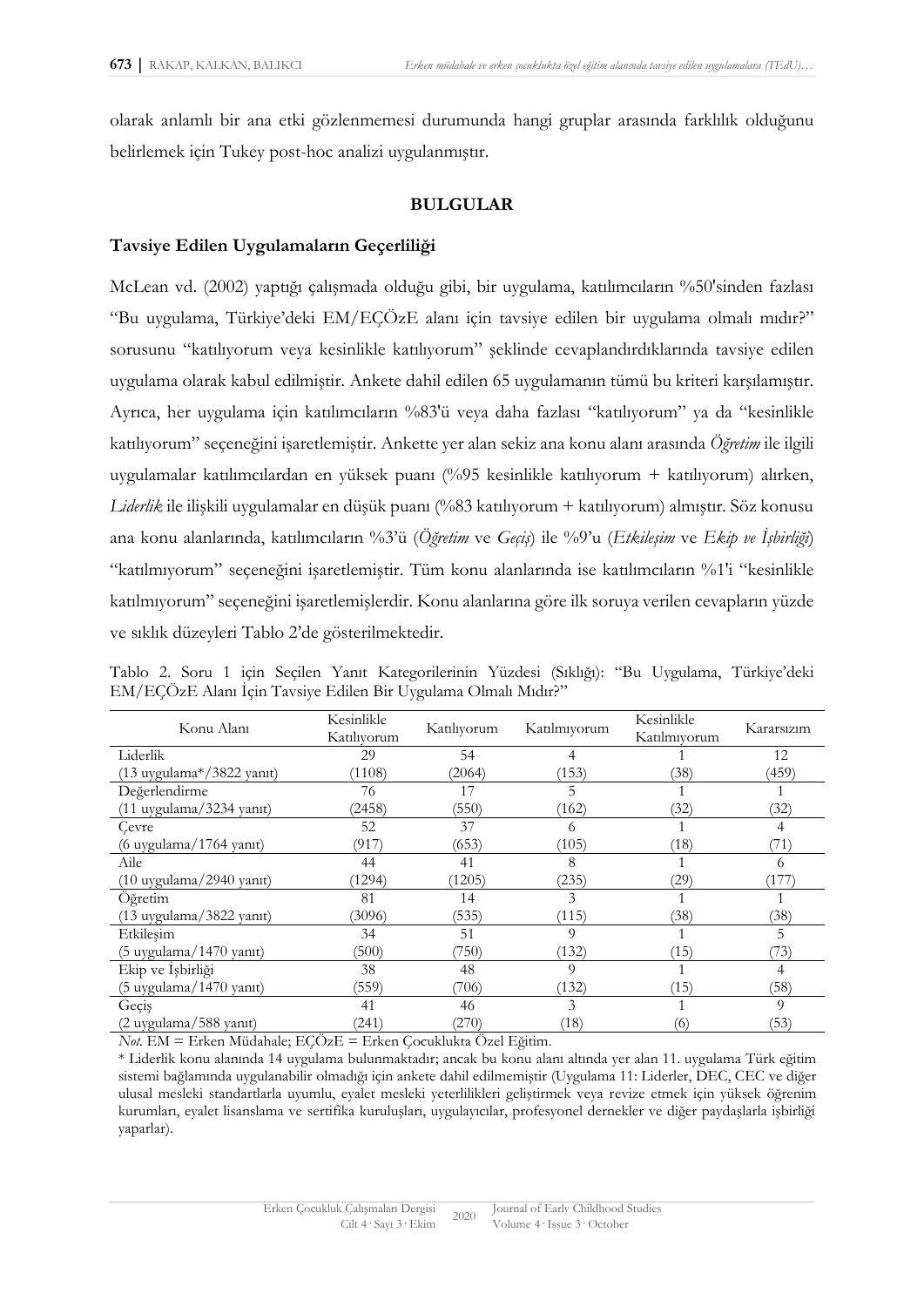# **Tavsiye Edilen Uygulamaların Mevcut Kullanımı**

Bu çalışma bağlamında ele alınan ikinci soru TEdU'ların Türkiye'deki EM/EÇÖzE sistemi bağlamında ne ölçüde kullanıldığı ile ilgilidir. Anketin ikinci sorusu olan "Bu uygulama, bildiğiniz/çalıştığınız programlar/kurumlar tarafından ne ölçüde kullanılıyor?" sorusuna ilişkin katılımcıların verdiği cevaplar konu alanlarına göre Tablo 3'te sunulmuştur. Buna göre "sıklıkla" seçeneği katılımcıların %1'i (*Liderlik, Çevre, Aile, Ekip ve İşbirliği* ve *Geçiş*) ile %8'i (*Öğretim*) tarafından seçilirken, "bazen" seçeneği ise katılımcıların %6'sı (*Geçiş*) ile %21'i (*Değerlendirme*) tarafından seçilmiştir. Maddelere "Nadiren" olarak verilen cevapların oranı %31 (*Geçiş*) ile %55 (*Etkileşim*) arasında; "Asla" olarak verilen cevapların oranı %19 (*Etkileşim*) ile %53 (*Geçiş*) arasında ve maddelere "Yanıt Yok" olarak verilen cevapların oranı ise %1 (*Değerlendirme* ve *Öğretim*) ile %12 (*Liderlik*) arasında değişmektedir.

Tablo 3. Soru 2 için Seçilen Yanıt Kategorilerinin Yüzdesi (Sıklığı): "Bu Uygulama, Bildiğiniz/Çalıştığınız Programlar/ Kurumlar Tarafından Ne Ölçüde Kullanılıyor?"

| Konu Alanı                          | Siklikla | Bazen | Nadiren | Asla   | Yanıt Yok |
|-------------------------------------|----------|-------|---------|--------|-----------|
| Liderlik                            |          | 11    | 34      | 42     | 12        |
| $(13 \t{uygulama*}/3822 \t{yant})$  | (38)     | (420) | (1300)  | (1605) | (459)     |
| Değerlendirme                       | 6        | 21    | 36      | 36     |           |
| $(11$ uygulama $/3234$ yanıt)       | (194)    | (680) | (1164)  | (1164) | (32)      |
| Cevre                               |          | 16    | 47      | 32     | 4         |
| (6 uygulama/1764 yanıt)             | (18)     | (282) | (829)   | (564)  | (71)      |
| Aile                                |          | 19    | 52      | 22     | 6         |
| $(10 \t{uygulama}/2940 \t{yanti})$  | 29)      | (559) | (1529)  | (647)  | (176)     |
| Öğretim                             | 8        | 15    | 37      | 39     |           |
| (13 uygulama/3822 yanıt)            | (306)    | (573) | (1414)  | (1491) | (38)      |
| Etkileşim                           |          | 17    | 55      | 19     | 5         |
| $(5 \t{ uygulama}/1470 \t{ yanti})$ | (59)     | (250) | (808)   | (279)  | 74)       |
| Ekip ve İşbirliği                   |          | 20    | 37      | 38     | 4         |
| (5 uygulama/1470 yanıt)             | (15)     | (294) | (544)   | (558)  | (59)      |
| Geçiş                               |          | 6     | 31      | 53     | 9         |
| (2 uygulama/588 yanıt)              | (6)      | (35)  | (182)   | (312)  | (53)      |

\* Liderlik konu alanında 14 uygulama bulunmaktadır; ancak bu konu alanı altında yer alan 11. uygulama Türk eğitim sistemi bağlamında uygulanabilir olmadığı için ankete dahil edilmemiştir.

### **Paydaş Gruplarının Karşılaştırılması**

Grupların puanlarında bir farklılık olup olmadığını belirlemek amacıyla konu alanlarına göre öğretmenler, veliler, öğretim elemanları veya yöneticilerin ortalama puanları hesaplanmış ve karşılaştırılmıştır. İlk araştırma sorusu için konu alanlarına göre paydaş gruplar arasındaki ANOVA sonuçları Tablo 4'de sunulmuştur. Bu bağlamda *Liderlik* (F [2, 291] = 22.17), *Çevre* (F [2, 291] = 20.86) ve *Aile* (F [2, 291] = 8.18) konu alanlarında istatistiksel olarak anlamlı bir fark bulunduğu belirlenmiştir. *Liderlik* konu alanı ile ilişkili yapılan Tukey post-hoc analizi, öğretim elemanları veya yöneticilerinin uygulamaları öğretmenlerden (p<.001) ve ebeveynlerden (p<.001) daha olumlu değerlendirdiğini ortaya çıkarmıştır. Benzer şekilde, *Çevre* konu alanı ile ilişkili yapılan Tukey post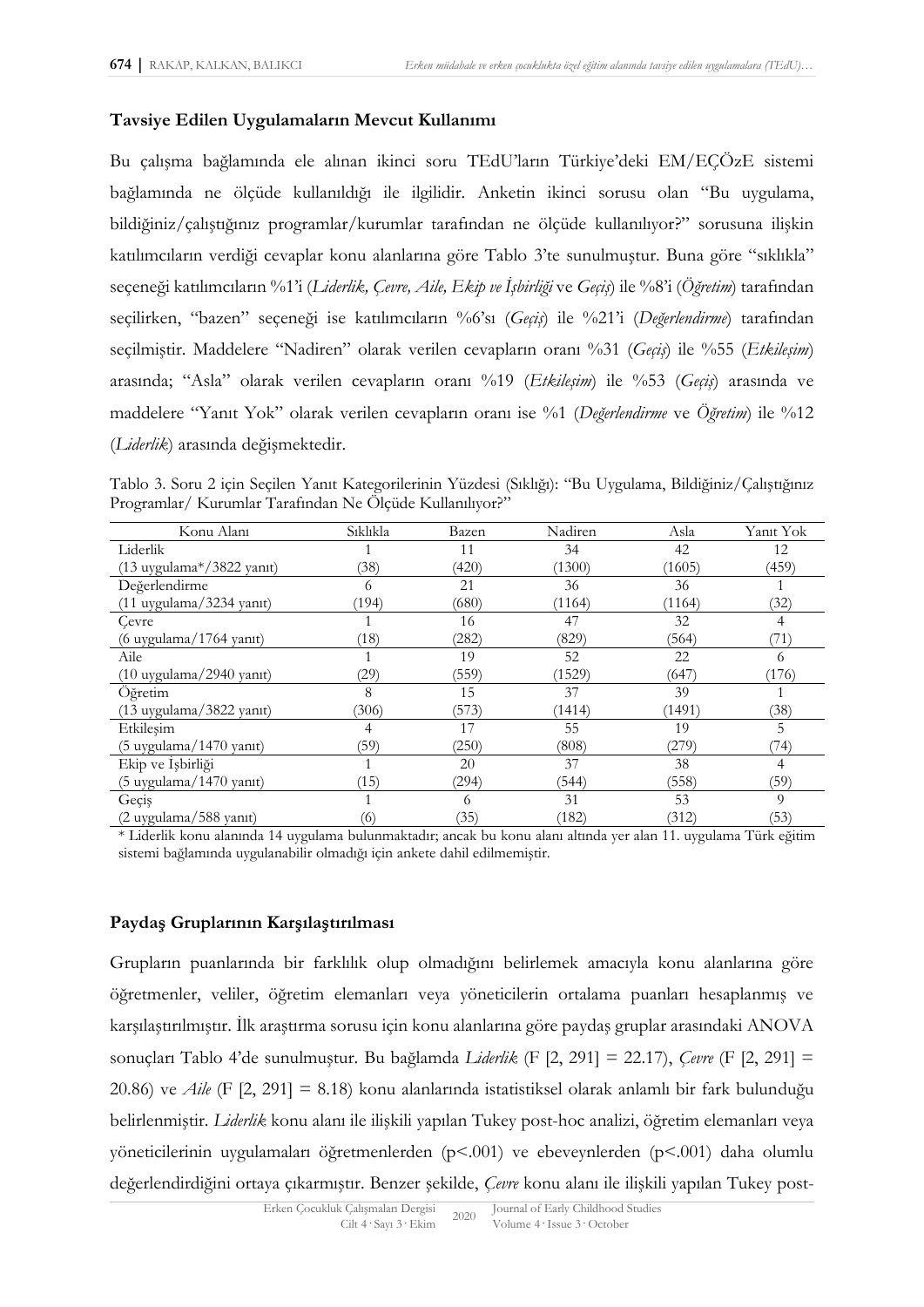hoc analizi, öğretim elemanları veya yöneticilerin uygulamaları, öğretmenlere (p<.001) ve velilere (p<.001) göre daha olumlu değerlendirdiğini ortaya koymuştur. *Aile* konu alanı ile ilişkili yapılan post-hoc analizi sonuçları ise öğretmenlerin uygulamaları ebeveynlerden (p <.001) ve öğretim elemanları veya yöneticilerden (p<.001) daha az olumlu değerlendirdiğini göstermiştir.

Tablo 4. Soru 1 için Konu Alanına Göre Grup Ortalamaları (Standart Sapmaları) ve Gruplar Arasındaki Farklar: "Bu Uygulama, Türkiye'deki EM/EÇÖzE Alanı İçin Tavsiye Edilen Bir Uygulama Olmalı Mıdır?"  $(n = 294)$ 

| Ortalama <sup>a</sup> $(SS)$ |                |            | Tek Yönlü ANOVA                        |           |               |
|------------------------------|----------------|------------|----------------------------------------|-----------|---------------|
| Konu Alanı                   | Öğretmenler    | Ebeveynler | Öğretim Elemanları<br>veya Yöneticiler | F(2, 291) | $\mathcal{P}$ |
| Liderlik                     | $1.66$ $(.36)$ | 1.58(.39)  | 1.32(.25)                              | 22.17     | $< 0.001*$    |
| Değerlendirme                | 1.30(.34)      | 1.32(.32)  | 1.24(.26)                              | 1.42      | .24           |
| Cevre                        | 1.54(40)       | 1.65(43)   | 1.25(.39)                              | 20.86     | $< 0.001*$    |
| Aile                         | 1.65(.38)      | 1.48(.41)  | 1.45(.35)                              | 8.18      | $< 0.001*$    |
| Öğretim                      | 1.28(0.43)     | 1.20(.25)  | 1.18(.23)                              | 2.59      | .07           |
| Etkileşim                    | 1.74(0.47)     | 1.70(.39)  | 1.58(.45)                              | 3.06      | .05           |
| Ekip ve İşbirliği            | 1.66(.34)      | 1.68(.25)  | $1.62$ (.22)                           | 0.95      | .39           |
| Geçiş                        | 1.47(0.44)     | 1.52(.34)  | 1.40(.36)                              | 2.00      | .14           |

*Not.* SS = Standart sapma; EM = Erken Müdahale; EÇÖzE = Erken Çocuklukta Özel Eğitim.

\*Sonuçlar p <.01'de istatistiksel olarak anlamlı kabul edilmiştir.

<sup>a</sup> 1 = Kesinlikle Katılıyorum, 2 = Katılıyorum, 3 = Katılmıyorum, 4 = Kesinlikle Katılmıyorum

Araştırmanın ikinci sorusu için konu alanlarına göre paydaş grupları arasındaki farkları inceleyen ANOVA sonuçları Tablo 5'te sunulmuştur. *Değerlendirme* (F [2, 291] = 14.26) ve *Aile* (F [2, 291] = 16.05) konu alanlarında gruplar arasında istatistiksel olarak anlamlı bir fark gözlemlenmiştir. Her iki konu alanı için de ebeveynlerin puanlarının öğretmenlerden (p<.001) ve öğretim elemanları veya yöneticilerden (p<.001) daha yüksek olduğu belirlenmiştir.

Tablo 5. Soru 2 için Konu Alanına Göre Grup Ortalamaları (Standart Sapmaları) ve Gruplar Arasındaki Farklar: "Bu Uygulama, Bildiğiniz/Çalıştığınız Programlar/ Kurumlar Tarafından Ne Ölçüde Kullanılıyor?"  $(n = 294)$ 

|               | Tek Yönlü ANOVA |            |                                         |           |           |
|---------------|-----------------|------------|-----------------------------------------|-----------|-----------|
| Konu Alanı    | Oğretmenler     | Ebeveynler | Oğretim Elemanları<br>veya Yöneticileri | F(2, 291) | Þ         |
| Liderlik      | 2.98(.45)       | 2.93(42)   | 2.88(.44)                               | 1.20      | .30       |
| Değerlendirme | 2.94(0.46)      | 3.20(.37)  | 2.86(.54)                               | 14.26     | $< 0.01*$ |
| Cevre         | 3.02(47)        | 3.08(43)   | 2.96(.39)                               | 1.60      | .20       |
| Aile          | 2.64(0.65)      | 3.06(44)   | 2.80(.51)                               | 16.05     | $< 0.01*$ |
| Oğretim       | 3.00(.51)       | 3.11(.44)  | 3.04(.56)                               | 1.34      | .26       |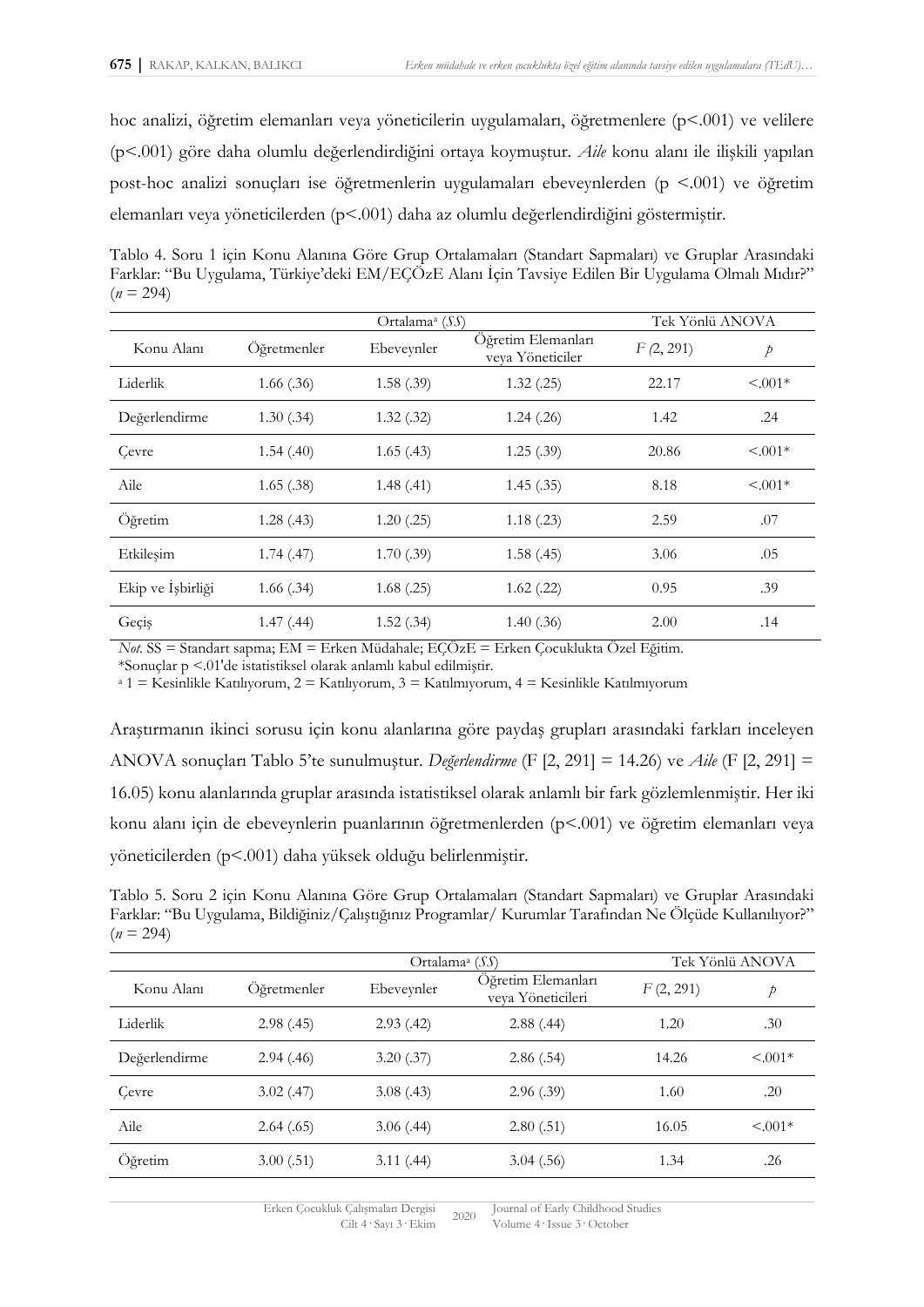| Etkilesim         | 2.75(.55)  | 2.70(0.63) | 2.92(0.48) | 3.40 | .04 |
|-------------------|------------|------------|------------|------|-----|
| Ekip ve İşbirliği | 2.98(.44)  | 3.06(.51)  | 3.08(0.65) | 1.05 | .35 |
| Geçiş             | 3.13(0.35) | 3.21(.30)  | 3.22(.42)  | 1.83 | .16 |

*Not.* SS = Standart Sapma.

\*Sonuçlar p <.01'de istatistiksel olarak anlamlı kabul edilmiştir.

 $a_1 = S_1$ klıkla,  $2 = B_2$ zen,  $3 = N_3$ adiren,  $4 = A_3$ la

# **SONUÇ ve TARTIŞMA**

Bu çalışma, Özel Gereksinimli Çocuklar Konseyi (CEC) Erken Çocukluk Birimi (DEC) tarafından yeni belirlenen tavsiye edilen uygulamaların uluslararası bağlamda geçerliliğinin belirlenmesini amaçlamıştır. Bu bağlamda, Türkiye'deki EM/EÇÖzE alanı paydaşlarına, Erken Çocukluk Birimi tarafından yeni belirlenen tavsiye edilen uygulamaların ülkemiz EM/EÇÖzE alanı için tavsiye edilen uygulamalar olarak kabul edilip edilemeyeceği ve bu uygulamaların programlar ve kurumlar kapsamında ne ölçüde kullanıldığı sorulmuştur. Bulgular, 65 uygulamanın hepsinin geçerlilik ölçütünü karşıladığını (katılımcıların %50'den fazlası her bir uygulama için "katılıyorum veya kesinlikle katılıyorum" seçeneklerini işaretlemiştir) ve tüm TEdU'ların Türkiye'deki paydaşlar tarafından önemli olarak algılandığını göstermiştir. Bu umut verici bulguların aksine kullanıma ilişkin bulgular, TEdU'ların erken eğitim ortamlarında EM/EÇÖzE uzmanları tarafından nadiren kullanıldığını veya hiç kullanılmadığını göstermiştir.

Tablo 2'de görüldüğü gibi katılımcılar tarafından her konu alanında en sık verilen cevap "kesinlikle katılıyorum veya katılıyorum" şeklindedir. Bu bulgular umut verici olmakla birlikte katılımcıların *Ekip ve İşbirliği* (%10), *Etkileşim* (%10) ve *Aile* (%9) gibi konu alanlarında nispeten yüksek düzeyde "katılmıyorum veya kesinlikle katılmıyorum" seçeneklerini işaretlemeleri, bu alanlardaki uygulamalar için daha az destek verildiğini göstermektedir. Ülkemizde, gelişimsel yetersizliğe sahip olan veya risk altında olan küçük çocuklar için sağlanan eğitim programları ve hizmetleri genellikle bir yetişkin (çoğu zaman bir özel eğitim öğretmeni) tarafından sunulmakta ve EM/EÇÖzE hizmetlerinin sunulmasında birden fazla uzmanın yer alması durumunda ise çok az etkileşimli multidisipliner ekip modeli benimsenmektedir. Multidisipliner ekip yaklaşımının kullanıldığı durumlarda ebeveynler farklı meslek uzmanları arasındaki etkileşimi kolaylaştırma rolünü üstlenmek zorunda kalabilmektedir. Aile merkezli uygumalar bağlamında, Türkiye'deki EM/EÇÖzE hizmetlerinin hala uzman merkezli olduğu görülmektedir. Bu nedenle, çoğu durumda, ebeveynler çocuklarıyla ilgili karar verme sürecine en alt düzeyde dahil olmakta (genellikle sadece uzmanlar tarafından hazırlanan evrakları imzalamaya dahil olurlar) ve mevcut EM/EÇÖzE sistemi içerisinde ailelerin gereksinimlerini karşılayacak destekler bulunmamaktadır. Dahası, üç yaşından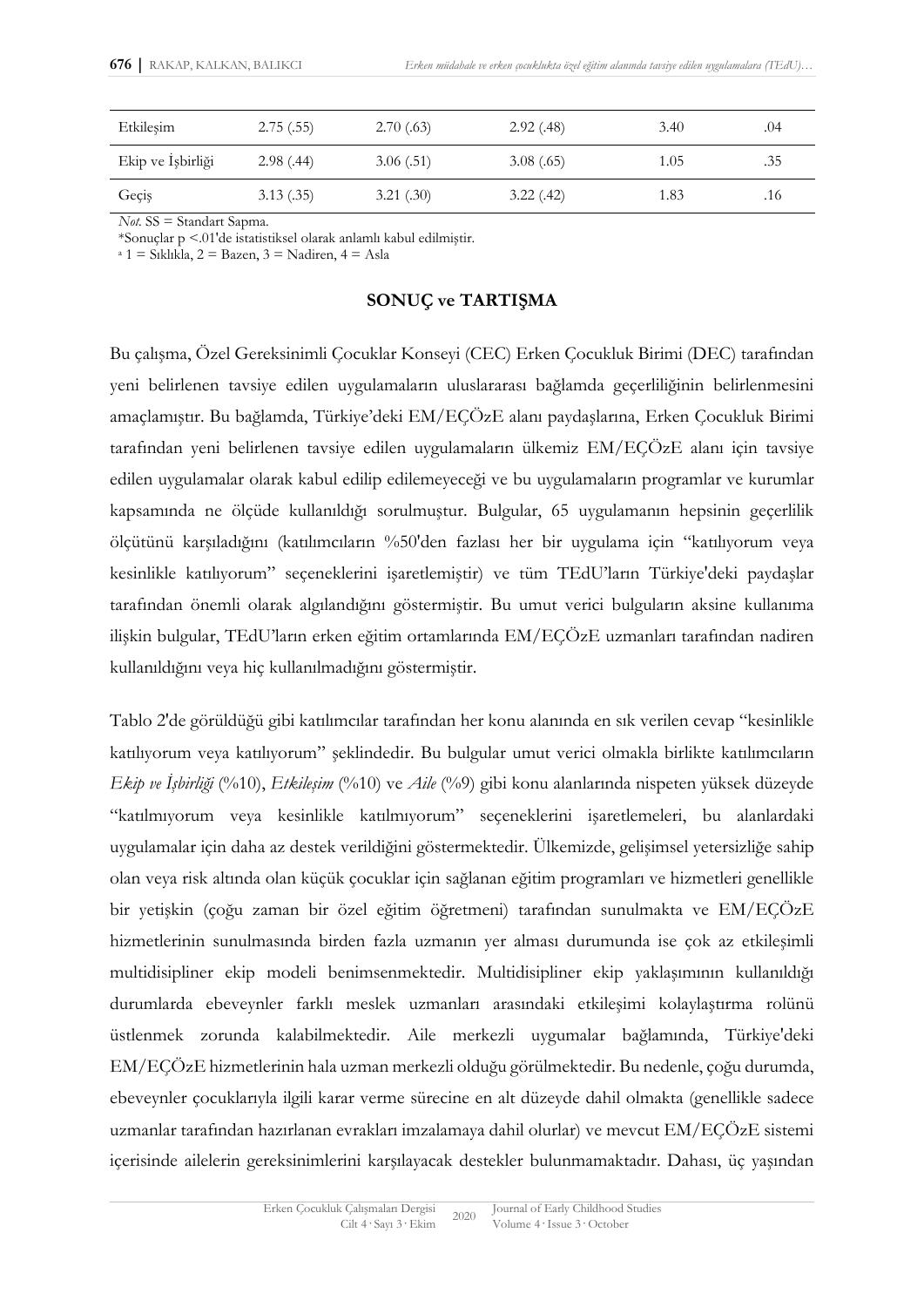küçük, yetersizliği olan çocuklar için devlet tarafından finanse edilen resmi bir erken müdahale sistemi ya da hizmeti bulunmamaktadır.

Tablo 2'de dikkat çeken bir diğer bulgu da *Liderlik* (%12) ve *Geçiş* (%9) konu alanları için nispeten yüksek seviyede "kararsızım" seçeneğinin işaretlenmiş olmasıdır. Bu iki konu alanı, Türkiye'de EM/EÇÖzE alanında nispeten yeni tartışılan konu alanlarıdır. Bu nedenle, bu konu alanları altında yer alan bazı uygulamalar paydaş gruplar tarafından iyi anlaşılamamış olabilir. Uygulayıcıların (örn., özel eğitim ya da okulöncesi öğretmeni veya terapistler), EM/EÇÖzE uygulamalarının yetersizlikten etkilenmiş küçük çocuklar ve aileleri için olumlu sonuçlar ortaya çıkarması bağlamındaki rolleri oldukça önemlidir. Ancak, uygulayıcıların, bu hedef gruplarla çalışırken tavsiye edilen uygulamaları uygulamak için çalıştıkları okullardan, kurumlardan ya da Bakanlıktan destek almaları gerekmektedir. Türkiye'deki özel eğitim yasaları ve yönetmelikleri EM/EÇÖzE hizmetlerinin nasıl tasarlanması, geliştirilmesi ve uygulanması gerektiği konusunda sınırlı düzeyde bilgiler içermekte ve bu süreçte yöneticiler ile diğer liderlerin rolleri hakkında bir rehberlik sağlamamaktadır. Bu nedenle, uygulayıcılar hizmetleri planlama ve uygulama sırasında karşılaşılan birçok soruna kendi kendilerine çözüm bulmaya çalışmaktadırlar. Dahası, yakın zamana kadar geçişler, EM/EÇÖzE kapsamında bir sorun ya da öncelik olarak görülmemekteydi. Bunun başlıca nedeni yetersizliği olan küçük çocuklara özellikle 0-3 yaş arasında sunulan EM hizmetlerinin sınırlı olmasıdır. Doğumdan beş yaşına kadar olan çocuklara sunulan EM/EÇÖzE hizmetlerin geliştirilip yaygınlaştırılması ve 0-3 yaş grubundaki çocuklar ve ailelerine sunulacak hizmetlerin daha sık tartışılması ile birlikte, geçişlerin planlanması önemli hale gelecek ve bu alandaki uygulamaların değeri daha iyi anlaşılacaktır.

Tablo 3'de görüldüğü gibi konu alanına göre TEdU'ların mevcut kullanımı ile ilgili soru bağlamında katılımcıların en sık kullandıkları yanıtlar "nadiren veya asla" seçenekleridir. Dahası, hiçbir konu alanı için "sıklıkla ve bazen" derecelendirmelerinin toplamı %50'yi geçmemiştir. Katılımcılar, *Geçiş* (%7) ve *Liderlik* (%12) ile ilgili uygulamaların en az uygulandığını, *Değerlendirme* (%27) ve *Öğretim* (%23) ile ilgili uygulamaların ise en fazla uygulanıldığını rapor etmişlerdir. Sonuç olarak, TEdU'ların rapor edilen uygulama düzeyinin istenen uygulama seviyelerinin çok altında olduğu görülmektedir.

İlk araştırma sorusu için paydaş gruplar arasındaki karşılaştırma üç konu alanında (*Liderlik, Çevre* ve *Aile*) istatistiksel olarak anlamlı bir farklılık ortaya koymuştur (Tablo 4). Bu bağlamda, yükseköğretim kurumlarında çalışan öğretim elemanları ile yöneticilerin tüm konu alanlarındaki ortalama puanlarının öğretmenler ve ebeveynlerden daha yüksek olduğunu görülmektedir. Bu bulgu, McLean vd. (2002) tarafından rapor edilen, diğer paydaş gruplarına kıyasla, tüm konu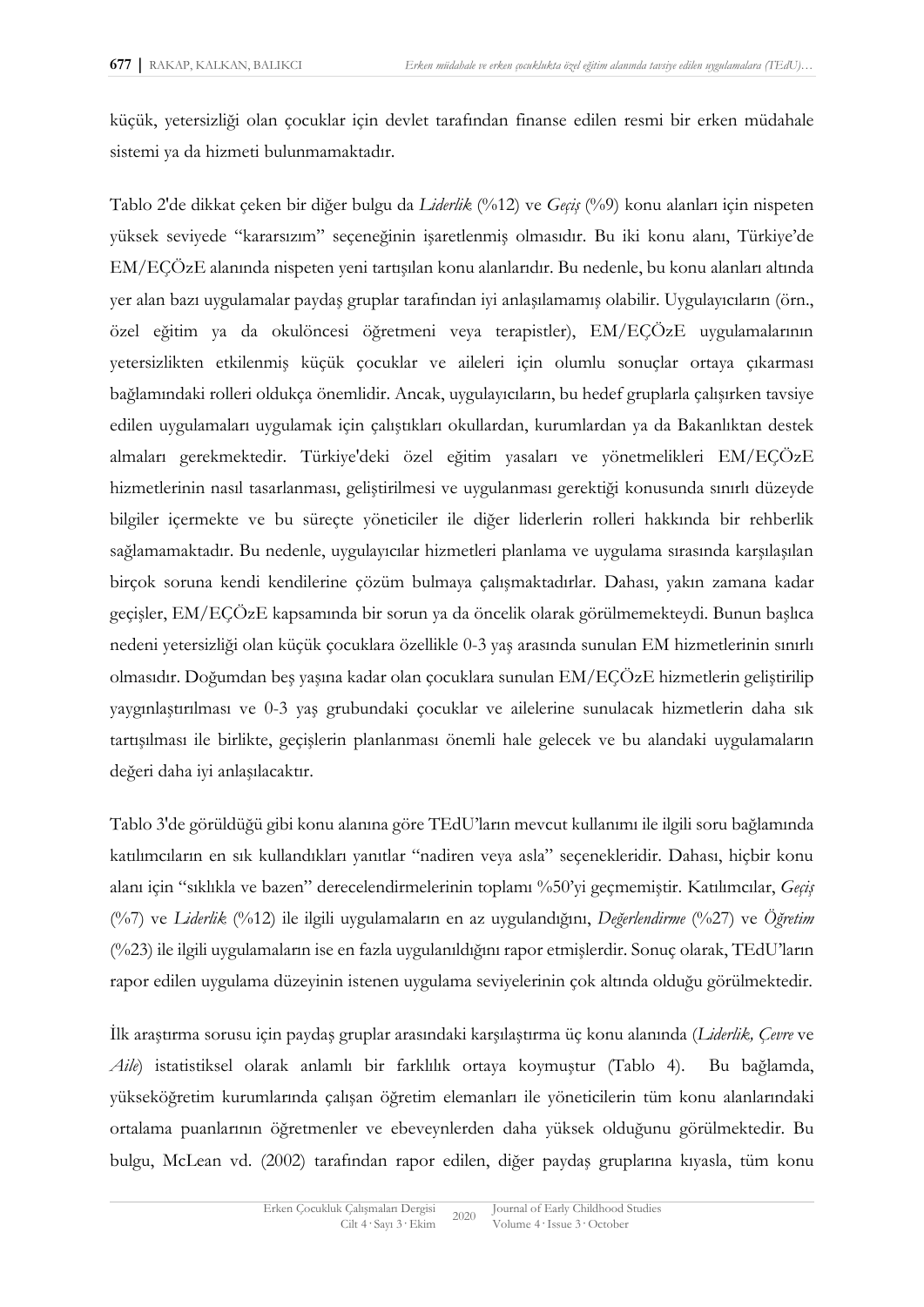alanlarında öğretim elemanları ile yöneticilerin daha yüksek ortalama puana sahip olduklarına yönelik bulgularla tutarlılık göstermektedir. Ayrıca, ebeveynlerin dört konu alanında (*Liderlik, Aile, Öğretim* ve *Etkileşim*) öğretmenlerden daha yüksek ortalama puanlara sahip olduğu ve öğretmenlerin de kalan dört konu alanında ebeveynlerden daha yüksek ortalama puanlara sahip olduğu görülmüştür. Ancak, ebeveynlerin ve öğretmenlerin ortalama puanları arasında istatistiksel olarak anlamlı tek fark Aile konu alanında gözlenmiştir. Diğer konu alanlarındaki ortalama farkları istatistiksel olarak anlamlı şekilde farklı bulunmamıştır.

Tablo 5'te sunulduğu gibi ikinci soru bağlamında iki konu alanında (*Değerlendirme* ve *Aile*) paydaş gruplarının puanları arasında istatistiksel olarak anlamlı farklılıklara rastlanmıştır. Yükseköğretim kurumlarında görev yapan öğretim elemanları ile yöneticiler, dört konu alanında (*Liderlik, Değerlendirme, Çevre* ve *Öğretim*) yer alan ilişkili uygulamaların öğretmenlere veya ebeveynlere kıyasla daha sık uygulandığını rapor etmişlerdir. Öğretmenler, üç konu alanında (*Aile, Ekip ve İşbirliği, Geçiş*) ilişkili uygulamaların kullanımını diğer gruplardan daha sık gözlemlediklerini bildirmişlerdir ve ebeveynler de bir konu alanında (*Etkileşim*) ilişkili uygulamaları diğer uygulamalardan daha sık uyguladıklarını belirtmişlerdir. McLean vd. (2002) yaptıkları araştırmada, uygulayıcılar dört konu alanı ile (Değerlendirme, Çocuk Odaklı Müdahaleler, Aile Temelli Uygulamalar ve Disiplinlerarası Modeller) ilişkili uygulamaların daha sık uygulandığını; öğretim elemanları veya yöneticiler bir konu alanı altındaki (Personel Hazırlığı) uygulamaların daha sık kullanıldığını belirtmiştir. İki konu alanı altında (Teknoloji Uygulamaları ve Politika ve Sistem Değişikliği) yer alan uygulamaların kullanım sıklığı konusunda uygulayıcılar ve öğretim elemanları veya yöneticiler benzer görüşler belirtmişlerdir. Tüm konu alanları için, ebeveynler, ilişkili uygulamaların kullanımını en az sıklıkla gözlemleyen katılımcı grubu olmuşlardır. Bu bağlamda, ebeveynlere ilişkin bulguların ABD ve Türkiye'de benzerlik gösterdiği görülmektedir.

Genel olarak bu çalışmanın bulguları, paydaşların çoğunluğunun Özel Gereksinimli Çocuklar Konseyi Erken Çocukluk Birimi tarafından geliştirilen TEdU'ların Türkiye'de EM/EÇÖzE alanı için tavsiye edilen uygulamalar olarak kabul edilmesini onayladığını gösterirken, öğretmenlerin ve diğer uygulayıcıların bu uygulamaları yetersizlikten etkilenmiş küçük çocuklarla ve aileleriyle çalışırken nadiren kullandığını ortaya koymuştur. Bu iki bulgu birlikte, öğretmenlerin ve diğer EM/EÇÖzE hizmet sağlayıcılarının uygulamalarında TEdU'ları kullanmasını kolaylaştırmak için sistem düzeyinde bir destek ve altyapı geliştirilmesine olan ihtiyacı ortaya koymaktadır.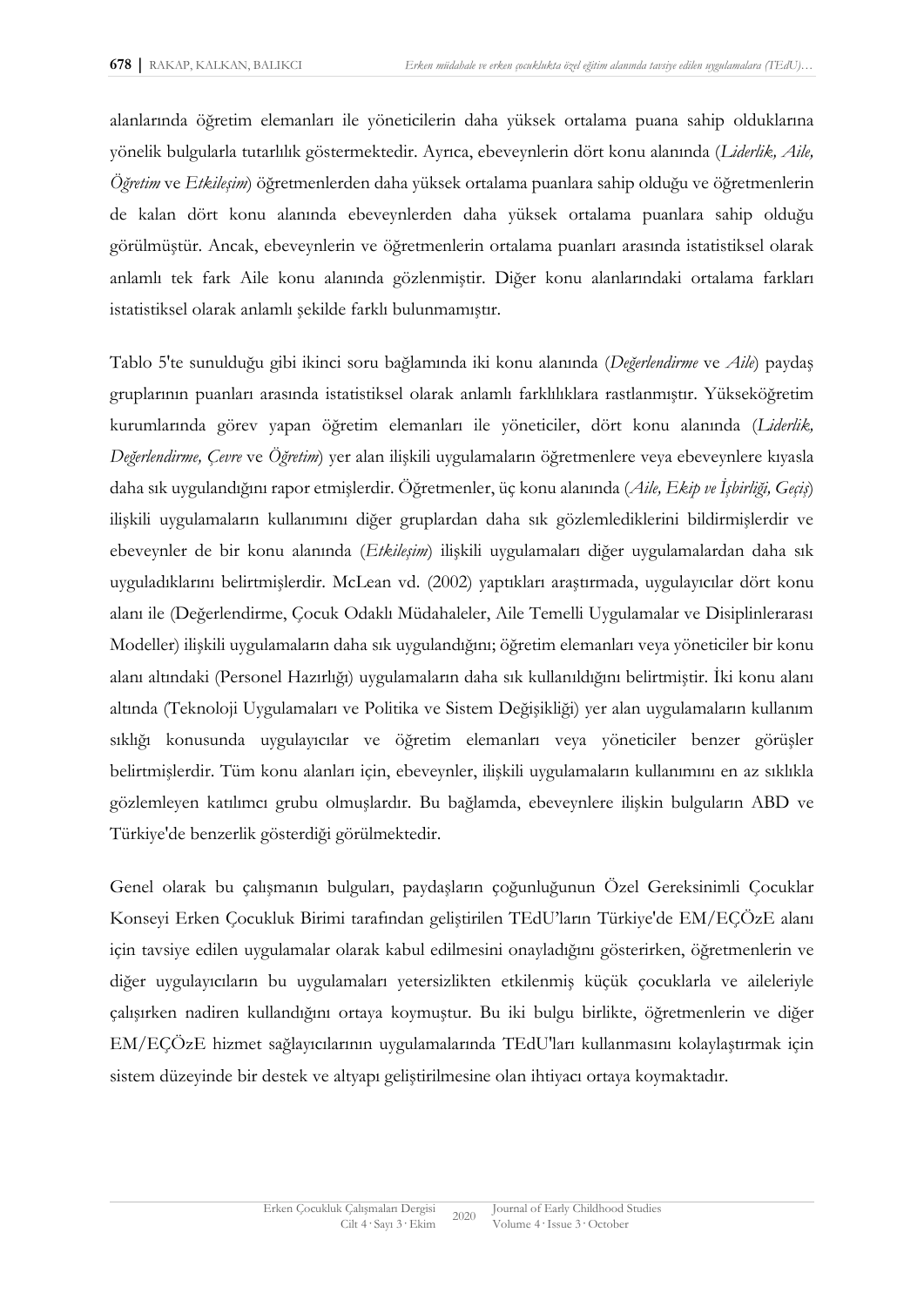# **Gelecekteki Uygulamalar için Öneriler**

Farklı paydaşların TEdU'ları onaylamaları ve TEdU'ların uygulayıcılar tarafından nadiren kullanıldığı göz önüne alındığında, TEdU'ların uygulayıcılar tarafından kullanımını teşvik etmek için çeşitli adımlar atılması gerekmektedir. İlk olarak, TEdU'lar EM/EÇÖzE uygulayıcılarını yetiştiren lisans veya yüksek lisans programlarında (örn., özel eğitim öğretmenliği, okulöncesi öğretmenliği, çocuk gelişimi ve dil-konuşma terapisi) sunulan derslere entegre edilmelidir. Türkiye'de EM/EÇÖzE alanında hizmet sunun uygulamacıları eğitmek için özel bir lisans ya da yüksek lisans programı olmamasına karşın özel eğitim ve okulöncesi öğretmenliği programları mezunları yetersizlikten etkilenmiş küçük çocuklara hizmet vermektedir. Bu programların müfredatlarında, yetersizlikten etkilenmiş küçük çocukların eğitimi ve bu çocukların aileleriyle çalışma konularını içeren dersler yer almaktadır. TEdU'lardan bazıları halihazırda bu dersler kapsamında tanımlanmakta ve ele alınmaktadır. Bununla birlikte, uygulamada yaygın kullanımı teşvik etmek ve yetersizlikten etkilenmiş küçük çocuklara ve ailelerine sunulan hizmetlerin kalitesini artırmak için TEdU'ların planlı olarak öğretilmesi gerekmektedir.

Türkiye'de TEdU'ların kullanımını teşvik etmek için atılabilecek ikinci adım ise bu uygulamaların alanda yetersizlikten etkilenmiş çocuklarla ve aileleriyle çalışan uygulayıcılar için tasarlanmış mesleki gelişim faaliyetleri kapsamında ayrıntılı olarak ele alınmasıdır. Bu amaçla, Erken Çocukluk Teknik Yardım Merkezi'nin çalışmalarına benzer şekilde, her konu alanı için web tabanlı mesleki gelişim modülleri ve materyalleri geliştirilerek TEdU'lar tüm uygulayıcılar için erişilebilir hale getirilmelidir. Web tabanlı platformlar, hizmet sağlayıcılarının herhangi bir yer ve zamanda ya da gereksinim duyduklarında bilgi ve dokümanlara kolaylıkla erişmelerine olanak tanıyacaktadır.

Türkiye'deki özel eğitim yasaları ve yönetmelikleri, tavsiye edilen uygulamaların birçoğunun uygulanması için gerekli temele sahiptir. Örneğin, 573 sayılı Kanun Hükmünde Kararname'nin Madde 11'inde "0-36 aylık özel eğitim ihtiyacı olan çocuklar için erken çocukluk dönemi hizmetleri, ailenin bilgilendirilmesini ve desteklenmesini de içerecek şekilde yürütülür." ifadesi yer almaktadır. (Diken vd., 2016). Kararnamenin 11. maddesi, farklı konu alanları altında (örn., *Çevre, Aile, Öğretim*) birçok TEdU'nun uygulanmasına zemin oluşturmaktadır. Bununla birlikte, mevzuatlara dayanarak ne yapılacağına karar vermek genellikle yöneticilerin veya uygulayıcıların inisiyatifindedir ve bu uygulayıcıların EM/EÇÖzE uygulamaları sırasında ne yapacakları TEdU veya genel olarak herhangi bir uygulama hakkında bildikleriyle yakından ilişkilidir. Bu nedenle, tavsiye edilen uygulamalar ve bunların nasıl uygulanacağı hakkında daha fazla bilgi edinmek, mevzuatların daha iyi yorumlanmasını kolaylaştırabilir ve sonuç olarak, EM/EÇÖzE hizmetlerinin yetersizlikten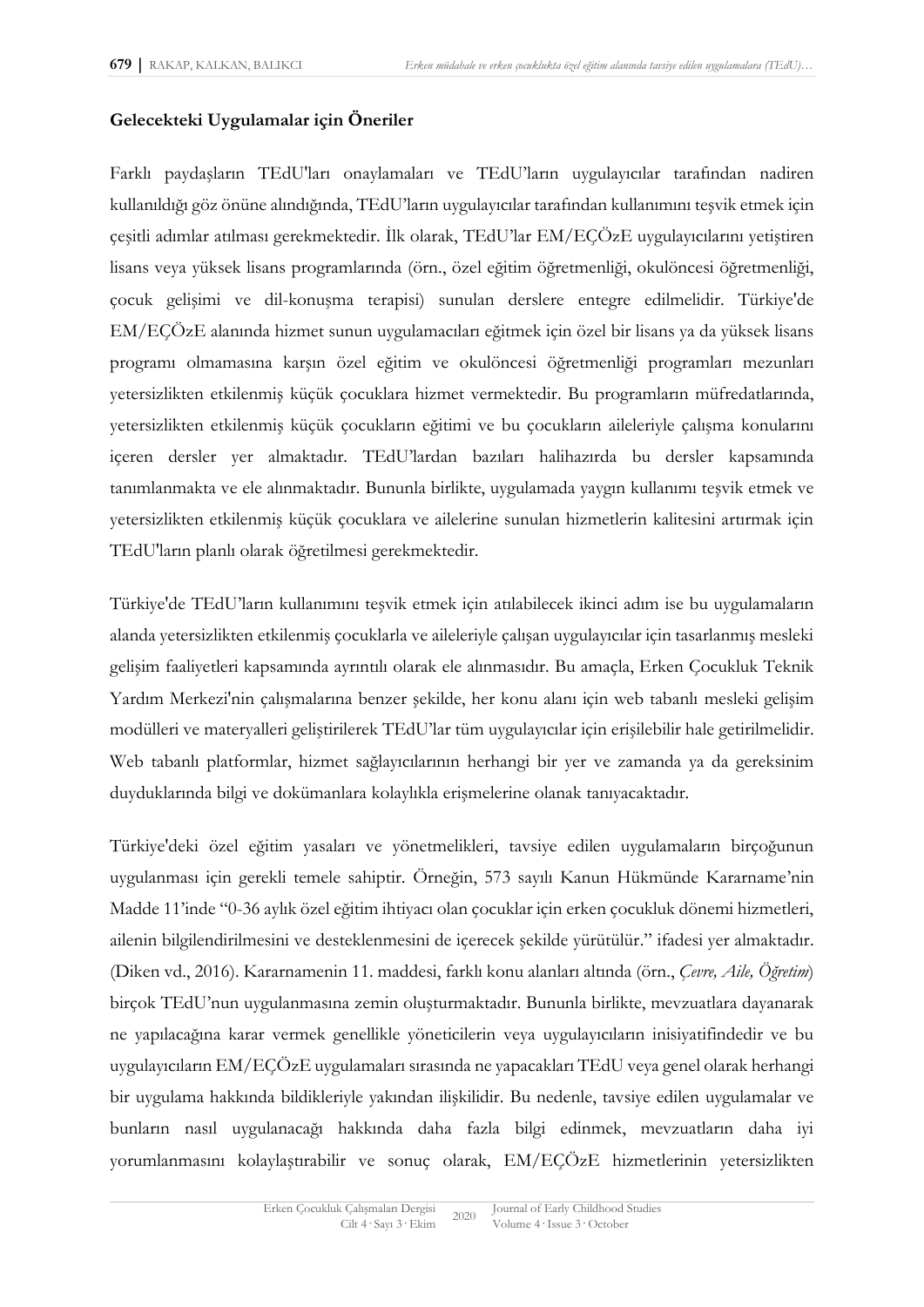etkilenmiş küçük çocuklar ve aileleri için daha olumlu sonuçlar ortaya çıkarmasına katkıda bulunabilir.

### **Sınırlılıklar**

Bu çalışmanın, sonuçları yorumlanırken dikkate alınması gereken en az iki sınırlılığı bulunmaktadır. Birincisi, çalışma kapsamında toplanan veriler sadece yedi şehirden toplanmıştır. Araştırmanın Türkiye'nin yedi bölgesini de temsil edecek şekilde daha geniş bir örneklemle gerçekleştirilmesi, bu araştırmada ele alınan konunun kapsamlı bir şekilde tartışılmasına hizmet edecektir. İkincisi, bu araştırma kapsamında toplanan, TEdU'ların uygulanma sıklığına yönelik veriler yalnızca katılımcı raporuna dayanmaktadır. EM/EÇÖzE uygulamaları sırasında TEdU'ların uygulanma düzeyinin gözleme dayalı veriler ile desteklenmesi araştırma bulguların daha güvenilir hale gelmesini sağlayacaktır. Bu sınırlılıkların gelecekte bu araştırmanın konu alanıyla ilgili başka araştırmalara yön verecek nitelikte olduğu düşünülmektedir.

### **Sonuç**

1990'lı yıllarda Amerika Birleşik Devletleri'nde yeni gelişmekte olan EM/EÇÖzE alanına rehberlik etmesi amacıyla Özel Gereksinimli Çocuklar Konseyi Erken Çocukluk Birimi tarafından geliştirilen ve yıllar içerisinde birkaç farklı revizyondan geçen TEdU, Türkiye'de yaygınlaşmakta olan EM/EÇÖzE alanına ve bu bağlamda sunulan hizmetlere yön verebilecek ve destek olabilecek niteliktedir. Bu çalışmaya katılan EM/EÇÖzE paydaşları, TEdU'ların tamamının önemli uygulamalar içerdiğini onaylamış ve alanda nadiren kullanıldıklarını belirtmişlerdir. Bu çalışmanın bulguları doğrultusunda, TEdU'ların Türkiye'deki EM/EÇÖzE hizmetleri bağlamında yaygın bir şekilde kullanılmasını desteklemek amacıyla çeşitli sistemsel değişikliklerin ve yasal düzenlemelerin yapılması önerilmektedir.

### **KAYNAKÇA**

- Büyüköztürk, Ş., Çakmak, E. K., Akgün, Ö. E., Karadeniz, Ş. ve Demirel, F. (2019). *Bilimsel araştırma yöntemleri (27. Baskı).* Ankara: Pegem Akademi.
- Diken, I. H., Rakap, S., Diken, O., Tomris, G., & Celik, S. (2016). Early childhood inclusion in Turkey. *Infants & Young Children*, *29*(3), 231-238.
- Division for Early Childhood. (2014). *DEC recommended practices in early intervention/early childhood special education 2014.* Los Angeles, CA: Author.
- Division of Early Childhood. (2000). *Personnel standards for early education and early intervention: Guidelines for licensure in early childhood special education.* Missoula, MT: Author.